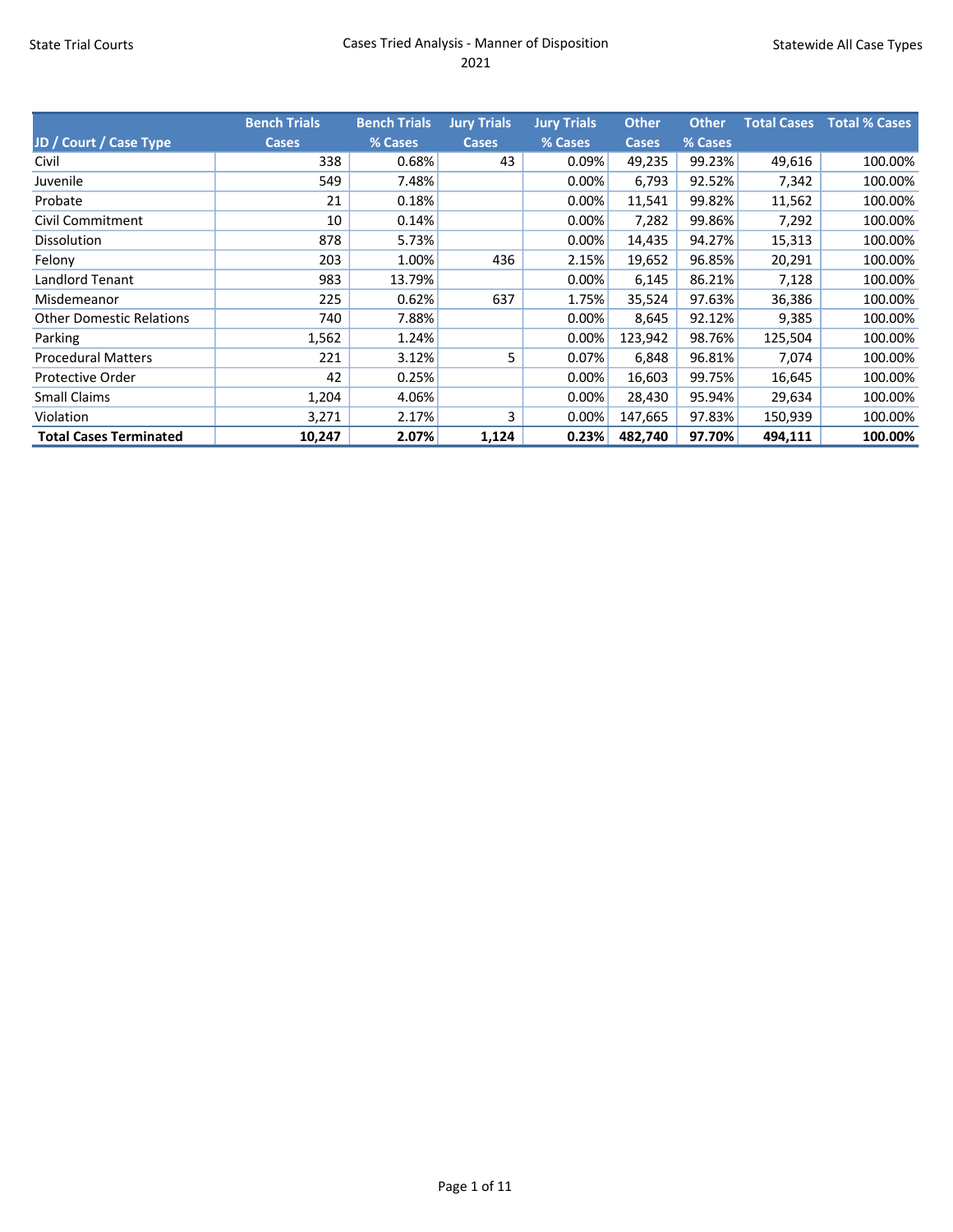|                                 | <b>Bench Trials</b> | <b>Bench Trials</b> | <b>Jury Trials</b> | <b>Jury Trials</b> | <b>Other</b> | <b>Other</b> |         | <b>Total Cases Total % Cases</b> |
|---------------------------------|---------------------|---------------------|--------------------|--------------------|--------------|--------------|---------|----------------------------------|
| JD / Court / Case Type          | <b>Cases</b>        | % Cases             | <b>Cases</b>       | % Cases            | <b>Cases</b> | % Cases      |         |                                  |
| $\mathbf{1}$                    | 416                 | 2.09%               | 33                 | 0.17%              | 19,477       | 97.75%       | 19,926  | 100.00%                          |
| Jackson                         | 416                 | 2.09%               | 33                 | 0.17%              | 19,477       | 97.75%       | 19,926  | 100.00%                          |
| Civil                           | 20                  | 0.70%               | 4                  | 0.14%              | 2,815        | 99.15%       | 2,839   | 100.00%                          |
| Juvenile                        | 10                  | 1.67%               |                    | 0.00%              | 588          | 98.33%       | 598     | 100.00%                          |
| Probate                         |                     | 0.00%               |                    | 0.00%              | 769          | 100.00%      | 769     | 100.00%                          |
| Civil Commitment                |                     | 0.00%               |                    | 0.00%              | 515          | 100.00%      | 515     | 100.00%                          |
| Dissolution                     | 63                  | 7.02%               |                    | 0.00%              | 835          | 92.98%       | 898     | 100.00%                          |
| Felony                          | 6                   | 0.29%               | 11                 | 0.52%              | 2,087        | 99.19%       | 2,104   | 100.00%                          |
| <b>Landlord Tenant</b>          | 99                  | 19.26%              |                    | 0.00%              | 415          | 80.74%       | 514     | 100.00%                          |
| Misdemeanor                     | $\overline{2}$      | 0.06%               | 18                 | 0.57%              | 3,125        | 99.36%       | 3,145   | 100.00%                          |
| <b>Other Domestic Relations</b> | 53                  | 8.56%               |                    | 0.00%              | 566          | 91.44%       | 619     | 100.00%                          |
| <b>Procedural Matters</b>       | $\mathbf{1}$        | 0.13%               |                    | 0.00%              | 780          | 99.87%       | 781     | 100.00%                          |
| <b>Protective Order</b>         |                     | 0.00%               |                    | 0.00%              | 969          | 100.00%      | 969     | 100.00%                          |
| <b>Small Claims</b>             | 82                  | 3.02%               |                    | 0.00%              | 2,632        | 96.98%       | 2,714   | 100.00%                          |
| Violation                       | 80                  | 2.31%               |                    | 0.00%              | 3,381        | 97.69%       | 3,461   | 100.00%                          |
| $\mathbf{2}$                    | 702                 | 2.97%               | 102                | 0.43%              | 22,804       | 96.59%       | 23,608  | 100.00%                          |
| Lane                            | 702                 | 2.97%               | 102                | 0.43%              | 22,804       | 96.59%       | 23,608  | 100.00%                          |
| Civil                           | 10                  | 0.22%               | 8                  | 0.18%              | 4,458        | 99.60%       | 4,476   | 100.00%                          |
| Juvenile                        | 34                  | 4.95%               |                    | 0.00%              | 653          | 95.05%       | 687     | 100.00%                          |
| Probate                         | 8                   | 0.82%               |                    | 0.00%              | 970          | 99.18%       | 978     | 100.00%                          |
| Civil Commitment                |                     | 0.00%               |                    | 0.00%              | 157          | 100.00%      | 157     | 100.00%                          |
| Dissolution                     | 103                 | 7.56%               |                    | 0.00%              | 1,260        | 92.44%       | 1,363   | 100.00%                          |
| Felony                          | 13                  | 0.73%               | 59                 | 3.33%              | 1,698        | 95.93%       | 1,770   | 100.00%                          |
| <b>Landlord Tenant</b>          | 76                  | 12.20%              |                    | 0.00%              | 547          | 87.80%       | 623     | 100.00%                          |
| Misdemeanor                     | 8                   | 0.58%               | 34                 | 2.48%              | 1,329        | 96.94%       | 1,371   | 100.00%                          |
| <b>Other Domestic Relations</b> | 71                  | 9.71%               |                    | 0.00%              | 660          | 90.29%       | 731     | 100.00%                          |
| <b>Procedural Matters</b>       | $\mathbf 2$         | 0.41%               | 1                  | 0.21%              | 483          | 99.38%       | 486     | 100.00%                          |
| <b>Protective Order</b>         | 12                  | 0.56%               |                    | 0.00%              | 2,124        | 99.44%       | 2,136   | 100.00%                          |
| <b>Small Claims</b>             | 102                 | 3.31%               |                    | 0.00%              | 2,980        | 96.69%       | 3,082   | 100.00%                          |
| Violation                       | 263                 | 4.58%               |                    | 0.00%              | 5,485        | 95.42%       | 5,748   | 100.00%                          |
| 3                               | 945                 | 4.55%               | 81                 | 0.39%              | 19,731       | 95.06%       | 20,757  | 100.00%                          |
| <b>Marion</b>                   | 945                 | 4.55%               | 81                 | 0.39%              | 19,731       | 95.06%       | 20,757  | 100.00%                          |
| Civil                           | 54                  | 1.29%               | $\overline{7}$     | 0.17%              | 4,137        | 98.55%       | 4,198   | 100.00%                          |
| Juvenile                        | 124                 | 19.75%              |                    | 0.00%              | 504          | 80.25%       | 628     | 100.00%                          |
| Probate                         | $\mathbf{1}$        | 0.11%               |                    | 0.00%              | 947          | 99.89%       | 948     | 100.00%                          |
| Civil Commitment                |                     | 0.00%               |                    | 0.00%              | 443          | 100.00%      | 443     | 100.00%                          |
| Dissolution                     | 67                  | 5.02%               |                    | 0.00%              | 1,268        | 94.98%       | 1,335   | 100.00%                          |
| Felony                          | 35                  | 2.25%               | 46                 | 2.96%              | 1,473        | 94.79%       | 1,554   | 100.00%                          |
| Landlord Tenant                 | 75                  | 7.95%               |                    | 0.00%              | 868          | 92.05%       | 943     | 100.00%                          |
| Misdemeanor                     | 29                  | 1.44%               | 28                 | 1.39%              | 1,951        | 97.16%       | 2,008   | 100.00%                          |
| <b>Other Domestic Relations</b> | 93                  | 10.67%              |                    | 0.00%              | 779          | 89.33%       | 872     | 100.00%                          |
| <b>Procedural Matters</b>       | 3                   | 0.54%               |                    | 0.00%              | 557          | 99.46%       | 560     | 100.00%                          |
| Protective Order                | $\overline{7}$      | 0.66%               |                    | 0.00%              | 1,047        | 99.34%       | 1,054   | 100.00%                          |
| <b>Small Claims</b>             | 103                 | 4.24%               |                    | 0.00%              | 2,328        | 95.76%       | 2,431   | 100.00%                          |
| Violation                       | 354                 | 9.36%               |                    | 0.00%              | 3,429        | 90.64%       | 3,783   | 100.00%                          |
| 4                               | 3,032               | 1.20%               | 141                | 0.06%              | 249,030      | 98.74%       | 252,203 | 100.00%                          |
| Multnomah                       | 3,032               | 1.20%               | 141                | 0.06%              | 249,030      | 98.74%       | 252,203 | 100.00%                          |
| Civil                           | 25                  | 0.22%               | 7                  | 0.06%              | 11,193       | 99.71%       | 11,225  | 100.00%                          |
| Juvenile                        | 48                  | 4.11%               |                    | 0.00%              | 1,120        | 95.89%       | 1,168   | 100.00%                          |
| Probate                         | $\overline{2}$      | 0.11%               |                    | 0.00%              | 1,762        | 99.89%       | 1,764   | 100.00%                          |
| Civil Commitment                |                     | 0.00%               |                    | 0.00%              | 2,567        | 100.00%      | 2,567   | 100.00%                          |
| Dissolution                     | 93                  | 3.24%               |                    | 0.00%              | 2,773        | 96.76%       | 2,866   | 100.00%                          |
| Felony                          | 9                   | 0.42%               | 24                 | 1.11%              | 2,120        | 98.47%       | 2,153   | 100.00%                          |
| Landlord Tenant                 | 218                 | 12.21%              |                    | 0.00%              | 1,567        | 87.79%       | 1,785   | 100.00%                          |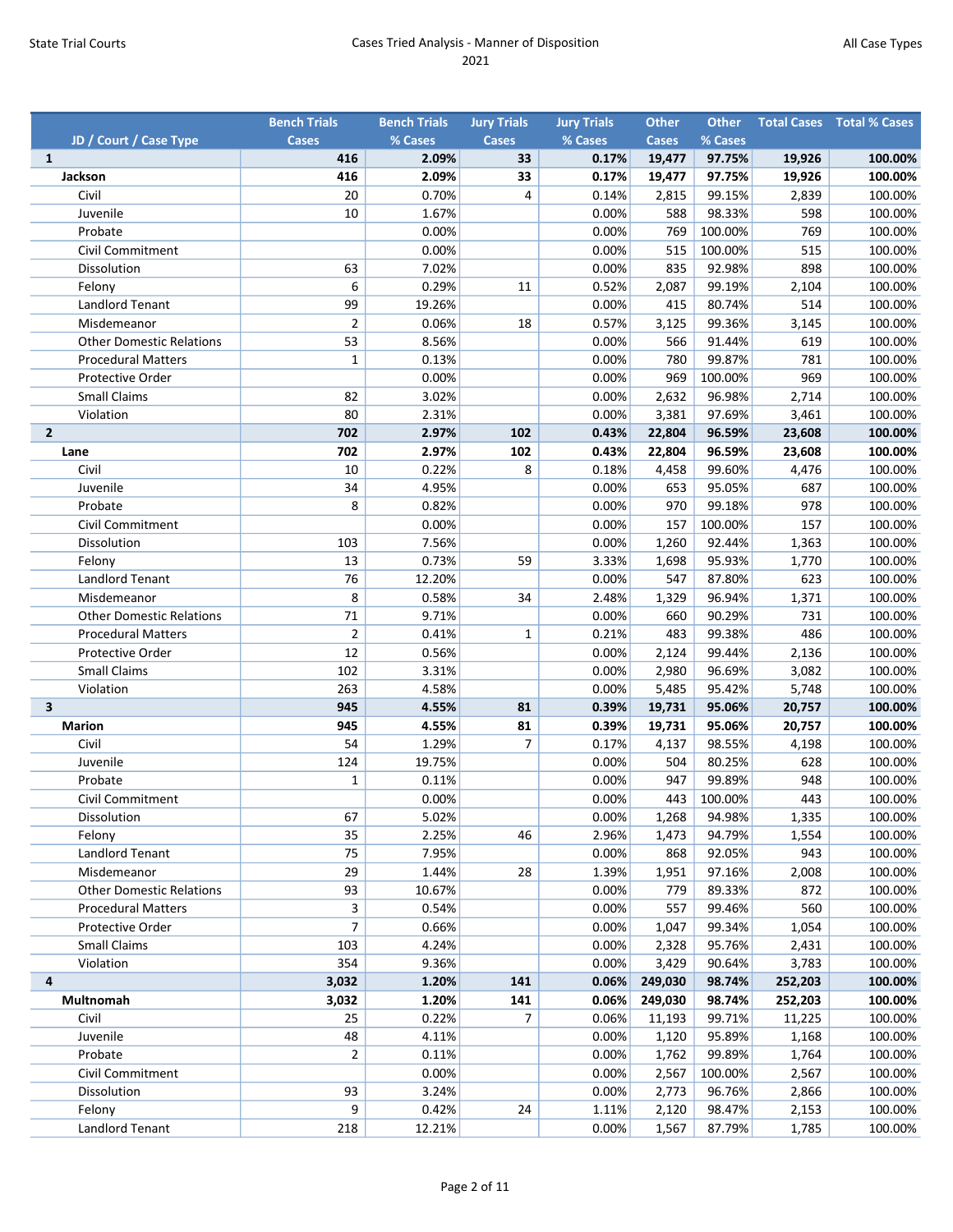|                                 | <b>Bench Trials</b> | <b>Bench Trials</b> | <b>Jury Trials</b> | <b>Jury Trials</b> | <b>Other</b> | <b>Other</b> |         | <b>Total Cases Total % Cases</b> |
|---------------------------------|---------------------|---------------------|--------------------|--------------------|--------------|--------------|---------|----------------------------------|
| JD / Court / Case Type          | <b>Cases</b>        | % Cases             | <b>Cases</b>       | % Cases            | <b>Cases</b> | % Cases      |         |                                  |
| Misdemeanor                     | 15                  | 0.32%               | 104                | 2.21%              | 4,596        | 97.48%       | 4,715   | 100.00%                          |
| <b>Other Domestic Relations</b> | 131                 | 5.93%               |                    | 0.00%              | 2,077        | 94.07%       | 2,208   | 100.00%                          |
| Parking                         | 1,562               | 1.24%               |                    | 0.00%              | 123,942      | 98.76%       | 125,504 | 100.00%                          |
| <b>Procedural Matters</b>       | 112                 | 17.98%              | 4                  | 0.64%              | 507          | 81.38%       | 623     | 100.00%                          |
| Protective Order                | $\overline{2}$      | 0.05%               |                    | 0.00%              | 3,771        | 99.95%       | 3,773   | 100.00%                          |
| <b>Small Claims</b>             | 239                 | 6.04%               |                    | 0.00%              | 3,720        | 93.96%       | 3,959   | 100.00%                          |
| Violation                       | 576                 | 0.66%               | $\overline{2}$     | 0.00%              | 87,315       | 99.34%       | 87,893  | 100.00%                          |
| 5                               | 420                 | 2.50%               | 83                 | 0.49%              | 16,311       | 97.01%       | 16,814  | 100.00%                          |
| Clackamas                       | 420                 | 2.50%               | 83                 | 0.49%              | 16,311       | 97.01%       | 16,814  | 100.00%                          |
| Civil                           | 7                   | 0.15%               | 1                  | 0.02%              | 4,560        | 99.82%       | 4,568   | 100.00%                          |
| Juvenile                        | 30                  | 8.70%               |                    | 0.00%              | 315          | 91.30%       | 345     | 100.00%                          |
| Probate                         |                     | 0.00%               |                    | 0.00%              | 1,065        | 100.00%      | 1,065   | 100.00%                          |
| Civil Commitment                |                     | 0.00%               |                    | 0.00%              | 620          | 100.00%      | 620     | 100.00%                          |
| Dissolution                     | 84                  | 6.42%               |                    | 0.00%              | 1,224        | 93.58%       | 1,308   | 100.00%                          |
| Felony                          | 28                  | 1.96%               | 26                 | 1.82%              | 1,371        | 96.21%       | 1,425   | 100.00%                          |
| Landlord Tenant                 | 35                  | 21.34%              |                    | 0.00%              | 129          | 78.66%       | 164     | 100.00%                          |
| Misdemeanor                     | 53                  | 1.97%               | 56                 | 2.08%              | 2,582        | 95.95%       | 2,691   | 100.00%                          |
| <b>Other Domestic Relations</b> | 70                  | 9.20%               |                    | 0.00%              | 691          | 90.80%       | 761     | 100.00%                          |
| <b>Procedural Matters</b>       | 3                   | 0.36%               |                    | 0.00%              | 823          | 99.64%       | 826     | 100.00%                          |
| <b>Protective Order</b>         |                     | 0.00%               |                    | 0.00%              | 1,008        | 100.00%      | 1,008   | 100.00%                          |
| <b>Small Claims</b>             | 101                 | 5.07%               |                    | 0.00%              | 1,890        | 94.93%       | 1,991   | 100.00%                          |
| Violation                       | 9                   | 21.43%              |                    | 0.00%              | 33           | 78.57%       | 42      | 100.00%                          |
| 6                               | 356                 | 3.38%               | 23                 | 0.22%              | 10,159       | 96.40%       | 10,538  | 100.00%                          |
| <b>Morrow</b>                   | 4                   | 0.82%               |                    | 0.00%              | 484          | 99.18%       | 488     | 100.00%                          |
| Civil                           |                     | 0.00%               |                    | 0.00%              | 97           | 100.00%      | 97      | 100.00%                          |
| Juvenile                        |                     | 0.00%               |                    | 0.00%              | 34           | 100.00%      | 34      | 100.00%                          |
| Probate                         |                     | 0.00%               |                    | 0.00%              | 25           | 100.00%      | 25      | 100.00%                          |
| Civil Commitment                |                     | 0.00%               |                    | 0.00%              | 14           | 100.00%      | 14      | 100.00%                          |
| Dissolution                     | $\overline{2}$      | 4.26%               |                    | 0.00%              | 45           | 95.74%       | 47      | 100.00%                          |
| Felony                          |                     | 0.00%               |                    | 0.00%              | 69           | 100.00%      | 69      | 100.00%                          |
| Landlord Tenant                 | $\mathbf{1}$        | 5.56%               |                    | 0.00%              | 17           | 94.44%       | 18      | 100.00%                          |
| Misdemeanor                     |                     | 0.00%               |                    | 0.00%              | 61           | 100.00%      | 61      | 100.00%                          |
| <b>Other Domestic Relations</b> | 1                   | 2.94%               |                    | 0.00%              | 33           | 97.06%       | 34      | 100.00%                          |
| <b>Procedural Matters</b>       |                     | 0.00%               |                    | 0.00%              | 14           | 100.00%      | 14      | 100.00%                          |
| Protective Order                |                     | 0.00%               |                    | 0.00%              | 39           | 100.00%      | 39      | 100.00%                          |
| <b>Small Claims</b>             |                     | 0.00%               |                    | 0.00%              | 32           | 100.00%      | 32      | 100.00%                          |
| Violation                       |                     | 0.00%               |                    | 0.00%              | 4            | 100.00%      | 4       | 100.00%                          |
| Umatilla                        | 352                 | 3.50%               | 23                 | 0.23%              | 9,675        | 96.27%       | 10,050  | 100.00%                          |
| Civil                           | 47                  | 5.23%               |                    | 0.00%              | 851          | 94.77%       | 898     | 100.00%                          |
| Juvenile                        |                     | 0.00%               |                    | 0.00%              | 197          | 100.00%      | 197     | 100.00%                          |
| Probate                         |                     | 0.00%               |                    | 0.00%              | 254          | 100.00%      | 254     | 100.00%                          |
| Civil Commitment                |                     | 0.00%               |                    | 0.00%              | 129          | 100.00%      | 129     | 100.00%                          |
| Dissolution                     | 24                  | 8.33%               |                    | 0.00%              | 264          | 91.67%       | 288     | 100.00%                          |
| Felony                          |                     | 0.00%               | 8                  | 1.29%              | 612          | 98.71%       | 620     | 100.00%                          |
| Landlord Tenant                 | 29                  | 18.83%              |                    | 0.00%              | 125          | 81.17%       | 154     | 100.00%                          |
| Misdemeanor                     | 8                   | 0.70%               | 15                 | 1.31%              | 1,123        | 97.99%       | 1,146   | 100.00%                          |
| <b>Other Domestic Relations</b> | 14                  | 6.31%               |                    | 0.00%              | 208          | 93.69%       | 222     | 100.00%                          |
| <b>Procedural Matters</b>       | 8                   | 4.19%               |                    | 0.00%              | 183          | 95.81%       | 191     | 100.00%                          |
| Protective Order                |                     | 0.00%               |                    | 0.00%              | 249          | 100.00%      | 249     | 100.00%                          |
| <b>Small Claims</b>             | 36                  | 4.01%               |                    | 0.00%              | 861          | 95.99%       | 897     | 100.00%                          |
| Violation                       | 186                 | 3.87%               |                    | 0.00%              | 4,619        | 96.13%       | 4,805   | 100.00%                          |
|                                 |                     |                     |                    |                    |              |              |         |                                  |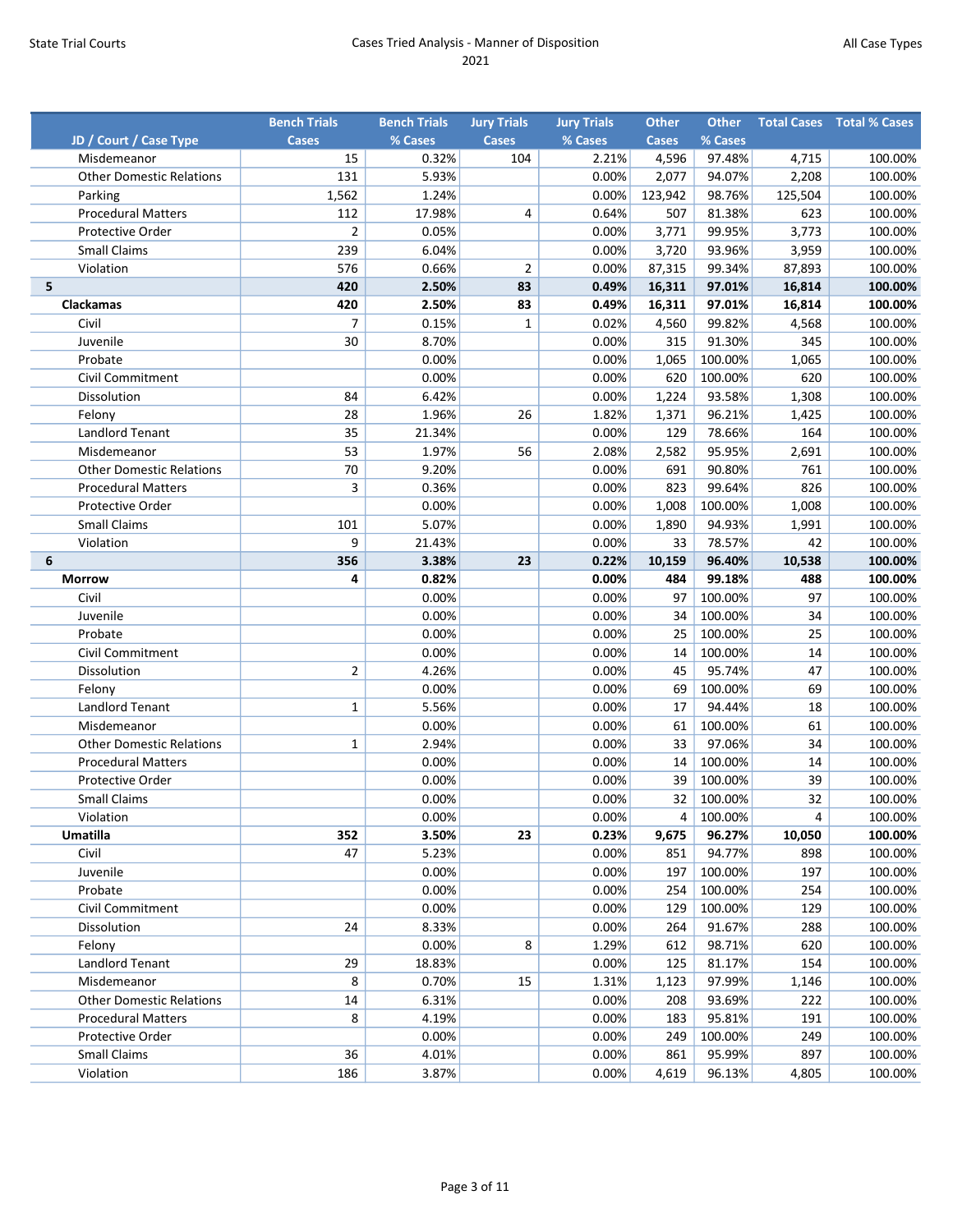|                                 | <b>Bench Trials</b> | <b>Bench Trials</b> | <b>Jury Trials</b> | <b>Jury Trials</b> | <b>Other</b>   | <b>Other</b> |                | <b>Total Cases Total % Cases</b> |
|---------------------------------|---------------------|---------------------|--------------------|--------------------|----------------|--------------|----------------|----------------------------------|
| JD / Court / Case Type          | <b>Cases</b>        | % Cases             | <b>Cases</b>       | % Cases            | <b>Cases</b>   | % Cases      |                |                                  |
| $\overline{7}$                  | 253                 | 3.07%               | 14                 | 0.17%              | 7,981          | 96.76%       | 8,248          | 100.00%                          |
| Gilliam                         |                     | 0.00%               | 1                  | 0.96%              | 103            | 99.04%       | 104            | 100.00%                          |
| Civil                           |                     | 0.00%               |                    | 0.00%              | 13             | 100.00%      | 13             | 100.00%                          |
| Juvenile                        |                     | 0.00%               |                    | 0.00%              | 11             | 100.00%      | 11             | 100.00%                          |
| Dissolution                     |                     | 0.00%               |                    | 0.00%              | 8              | 100.00%      | 8              | 100.00%                          |
| Felony                          |                     | 0.00%               |                    | 0.00%              | 17             | 100.00%      | 17             | 100.00%                          |
| Misdemeanor                     |                     | 0.00%               | $\mathbf{1}$       | 4.55%              | 21             | 95.45%       | 22             | 100.00%                          |
| <b>Other Domestic Relations</b> |                     | 0.00%               |                    | 0.00%              | 4              | 100.00%      | 4              | 100.00%                          |
| <b>Procedural Matters</b>       |                     | 0.00%               |                    | 0.00%              | 7              | 100.00%      | $\overline{7}$ | 100.00%                          |
| <b>Protective Order</b>         |                     | 0.00%               |                    | 0.00%              | 2 <sup>1</sup> | 100.00%      | $\overline{2}$ | 100.00%                          |
| <b>Small Claims</b>             |                     | 0.00%               |                    | 0.00%              | 1              | 100.00%      | $\mathbf 1$    | 100.00%                          |
| Violation                       |                     | 0.00%               |                    | 0.00%              | 19             | 100.00%      | 19             | 100.00%                          |
| <b>Hood River</b>               | 92                  | 2.82%               | 8                  | 0.25%              | 3,163          | 96.94%       | 3,263          | 100.00%                          |
| Civil                           | $\mathbf 2$         | 1.23%               |                    | 0.00%              | 161            | 98.77%       | 163            | 100.00%                          |
| Juvenile                        | $\mathbf 1$         | 2.27%               |                    | 0.00%              | 43             | 97.73%       | 44             | 100.00%                          |
| Probate                         | $\mathbf{1}$        | 1.32%               |                    | 0.00%              | 75             | 98.68%       | 76             | 100.00%                          |
| Civil Commitment                |                     | 0.00%               |                    | 0.00%              | 24             | 100.00%      | 24             | 100.00%                          |
| Dissolution                     | 4                   | 4.88%               |                    | 0.00%              | 78             | 95.12%       | 82             | 100.00%                          |
| Felony                          |                     | 0.00%               |                    | 0.00%              | 119            | 100.00%      | 119            | 100.00%                          |
| <b>Landlord Tenant</b>          |                     | 0.00%               |                    | 0.00%              | 5              | 100.00%      | 5              | 100.00%                          |
| Misdemeanor                     | $\overline{2}$      | 0.46%               | 8                  | 1.85%              | 423            | 97.69%       | 433            | 100.00%                          |
| <b>Other Domestic Relations</b> | 3                   | 10.34%              |                    | 0.00%              | 26             | 89.66%       | 29             | 100.00%                          |
| <b>Procedural Matters</b>       | $\overline{2}$      | 4.65%               |                    | 0.00%              | 41             | 95.35%       | 43             | 100.00%                          |
| <b>Protective Order</b>         |                     | 0.00%               |                    | 0.00%              | 33             | 100.00%      | 33             | 100.00%                          |
| <b>Small Claims</b>             | 10                  | 11.11%              |                    | 0.00%              | 80             | 88.89%       | 90             | 100.00%                          |
| Violation                       | 67                  | 3.16%               |                    | 0.00%              | 2,055          | 96.84%       | 2,122          | 100.00%                          |
| Sherman                         | 4                   | 2.31%               |                    | 0.00%              | 169            | 97.69%       | 173            | 100.00%                          |
| Civil                           |                     | 0.00%               |                    | 0.00%              | 15             | 100.00%      | 15             | 100.00%                          |
| Juvenile                        | $\overline{2}$      | 22.22%              |                    | 0.00%              | 7              | 77.78%       | 9              | 100.00%                          |
| Dissolution                     |                     | 0.00%               |                    | 0.00%              | 9              | 100.00%      | 9              | 100.00%                          |
| Felony                          |                     | 0.00%               |                    | 0.00%              | 22             | 100.00%      | 22             | 100.00%                          |
| Misdemeanor                     |                     | 0.00%               |                    | 0.00%              | 59             | 100.00%      | 59             | 100.00%                          |
| <b>Other Domestic Relations</b> |                     | 0.00%               |                    | 0.00%              | 8              | 100.00%      | 8              | 100.00%                          |
| <b>Procedural Matters</b>       |                     | 0.00%               |                    | 0.00%              | 7              | 100.00%      | $\overline{7}$ | 100.00%                          |
| <b>Protective Order</b>         |                     | 0.00%               |                    | 0.00%              | 4              | 100.00%      | 4              | 100.00%                          |
| <b>Small Claims</b>             |                     | 0.00%               |                    | 0.00%              | 7              | 100.00%      | $\overline{7}$ | 100.00%                          |
| Violation                       | $\overline{2}$      | 6.06%               |                    | 0.00%              | 31             | 93.94%       | 33             | 100.00%                          |
| Wasco                           | 154                 | 3.32%               | 5                  | 0.11%              | 4,479          | 96.57%       | 4,638          | 100.00%                          |
| Civil                           |                     | 0.00%               |                    | 0.00%              | 278            | 100.00%      | 278            | 100.00%                          |
| Juvenile                        | 5                   | 9.26%               |                    | 0.00%              | 49             | 90.74%       | 54             | 100.00%                          |
| Probate                         | $\mathbf{1}$        | 0.91%               |                    | 0.00%              | 109            | 99.09%       | 110            | 100.00%                          |
| Civil Commitment                |                     | 0.00%               |                    | 0.00%              | 60             | 100.00%      | 60             | 100.00%                          |
| Dissolution                     | 10                  | 7.87%               |                    | 0.00%              | 117            | 92.13%       | 127            | 100.00%                          |
| Felony                          | $\mathbf{1}$        | 0.53%               |                    | 0.00%              | 189            | 99.47%       | 190            | 100.00%                          |
| Landlord Tenant                 | 3                   | 9.38%               |                    | 0.00%              | 29             | 90.63%       | 32             | 100.00%                          |
| Misdemeanor                     |                     | 0.00%               | 5                  | 0.77%              | 643            | 99.23%       | 648            | 100.00%                          |
| <b>Other Domestic Relations</b> | 13                  | 14.94%              |                    | 0.00%              | 74             | 85.06%       | 87             | 100.00%                          |
| <b>Procedural Matters</b>       | 3                   | 5.08%               |                    | 0.00%              | 56             | 94.92%       | 59             | 100.00%                          |
| Protective Order                |                     | 0.00%               |                    | 0.00%              | 86             | 100.00%      | 86             | 100.00%                          |
| <b>Small Claims</b>             | 12                  | 5.38%               |                    | 0.00%              | 211            | 94.62%       | 223            | 100.00%                          |
| Violation                       | 106                 | 3.95%               |                    | 0.00%              | 2,578          | 96.05%       | 2,684          | 100.00%                          |
| Wheeler                         | 3                   | 4.29%               |                    | 0.00%              | 67             | 95.71%       | 70             | 100.00%                          |
| Civil                           |                     | 0.00%               |                    | 0.00%              | 17             | 100.00%      | 17             | 100.00%                          |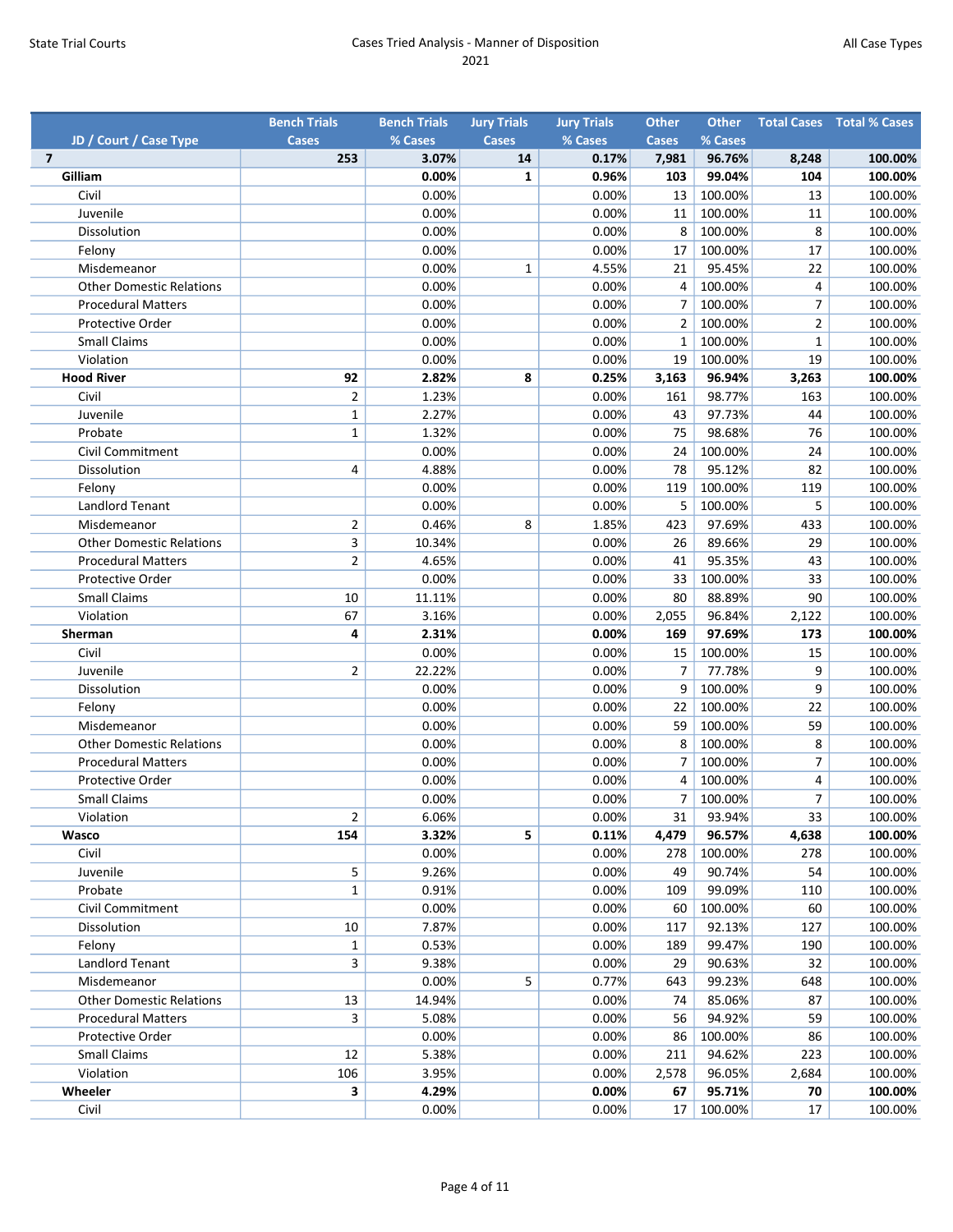|                                 | <b>Bench Trials</b> | <b>Bench Trials</b> | <b>Jury Trials</b> | <b>Jury Trials</b> | <b>Other</b>   | <b>Other</b> |                | <b>Total Cases Total % Cases</b> |
|---------------------------------|---------------------|---------------------|--------------------|--------------------|----------------|--------------|----------------|----------------------------------|
| JD / Court / Case Type          | <b>Cases</b>        | % Cases             | <b>Cases</b>       | % Cases            | <b>Cases</b>   | % Cases      |                |                                  |
| Juvenile                        |                     | 0.00%               |                    | 0.00%              | $\mathbf{1}$   | 100.00%      | $\mathbf{1}$   | 100.00%                          |
| Civil Commitment                |                     | 0.00%               |                    | 0.00%              | 1              | 100.00%      | $\mathbf{1}$   | 100.00%                          |
| Dissolution                     | $\mathbf{1}$        | 25.00%              |                    | 0.00%              | 3              | 75.00%       | 4              | 100.00%                          |
| Felony                          |                     | 0.00%               |                    | 0.00%              | 7              | 100.00%      | $\overline{7}$ | 100.00%                          |
| Landlord Tenant                 | $\mathbf{1}$        | 100.00%             |                    | 0.00%              |                | 0.00%        | $\mathbf{1}$   | 100.00%                          |
| Misdemeanor                     |                     | 0.00%               |                    | 0.00%              | 26             | 100.00%      | 26             | 100.00%                          |
| <b>Other Domestic Relations</b> | $\mathbf{1}$        | 33.33%              |                    | 0.00%              | $\overline{2}$ | 66.67%       | 3              | 100.00%                          |
| <b>Procedural Matters</b>       |                     | 0.00%               |                    | 0.00%              | $\mathbf{1}$   | 100.00%      | $\mathbf 1$    | 100.00%                          |
| <b>Protective Order</b>         |                     | 0.00%               |                    | 0.00%              | 4              | 100.00%      | 4              | 100.00%                          |
| Violation                       |                     | 0.00%               |                    | 0.00%              | 5              | 100.00%      | 5              | 100.00%                          |
| 8                               | 35                  | 3.96%               | 4                  | 0.45%              | 845            | 95.59%       | 884            | 100.00%                          |
| <b>Baker</b>                    | 35                  | 3.96%               | 4                  | 0.45%              | 845            | 95.59%       | 884            | 100.00%                          |
| Civil                           | 3                   | 1.72%               |                    | 0.00%              | 171            | 98.28%       | 174            | 100.00%                          |
| Juvenile                        | $\mathbf{1}$        | 1.64%               |                    | 0.00%              | 60             | 98.36%       | 61             | 100.00%                          |
| Probate                         |                     | 0.00%               |                    | 0.00%              | 100            | 100.00%      | 100            | 100.00%                          |
| Civil Commitment                |                     | 0.00%               |                    | 0.00%              | 20             | 100.00%      | 20             | 100.00%                          |
| Dissolution                     | 10                  | 14.71%              |                    | 0.00%              | 58             | 85.29%       | 68             | 100.00%                          |
| Felony                          | $\mathbf{1}$        | 0.99%               | $\mathbf{1}$       | 0.99%              | 99             | 98.02%       | 101            | 100.00%                          |
| <b>Landlord Tenant</b>          | $\mathbf{1}$        | 50.00%              |                    | 0.00%              | $\mathbf{1}$   | 50.00%       | $\overline{2}$ | 100.00%                          |
| Misdemeanor                     | $\overline{2}$      | 1.47%               | 3                  | 2.21%              | 131            | 96.32%       | 136            | 100.00%                          |
| <b>Other Domestic Relations</b> | 8                   | 14.29%              |                    | 0.00%              | 48             | 85.71%       | 56             | 100.00%                          |
| <b>Procedural Matters</b>       | 6                   | 10.91%              |                    | 0.00%              | 49             | 89.09%       | 55             | 100.00%                          |
| Protective Order                |                     | 0.00%               |                    | 0.00%              | 83             | 100.00%      | 83             | 100.00%                          |
| <b>Small Claims</b>             | $\mathbf{1}$        | 50.00%              |                    | 0.00%              | 1              | 50.00%       | $\overline{2}$ | 100.00%                          |
| Violation                       | $\mathbf 2$         | 7.69%               |                    | 0.00%              | 24             | 92.31%       | 26             | 100.00%                          |
| 9                               | 108                 | 5.06%               | 22                 | 1.03%              | 2,005          | 93.91%       | 2,135          | 100.00%                          |
| <b>Malheur</b>                  | 108                 | 5.06%               | 22                 | 1.03%              | 2,005          | 93.91%       | 2,135          | 100.00%                          |
| Civil                           | 66                  | 15.79%              |                    | 0.00%              | 352            | 84.21%       | 418            | 100.00%                          |
| Juvenile                        | 19                  | 10.16%              |                    | 0.00%              | 168            | 89.84%       | 187            | 100.00%                          |
| Probate                         |                     | 0.00%               |                    | 0.00%              | 11             | 100.00%      | 11             | 100.00%                          |
| Civil Commitment                |                     | 0.00%               |                    | 0.00%              | 24             | 100.00%      | 24             | 100.00%                          |
| Dissolution                     | $\overline{2}$      | 1.92%               |                    | 0.00%              | 102            | 98.08%       | 104            | 100.00%                          |
| Felony                          | $\mathbf{1}$        | 0.25%               | 11                 | 2.76%              | 386            | 96.98%       | 398            | 100.00%                          |
| <b>Landlord Tenant</b>          | 4                   | 18.18%              |                    | 0.00%              | 18             | 81.82%       | 22             | 100.00%                          |
| Misdemeanor                     |                     | 0.00%               | 11                 | 2.07%              | 520            | 97.93%       | 531            | 100.00%                          |
| <b>Other Domestic Relations</b> |                     | 0.00%               |                    | 0.00%              | 114            | 100.00%      | 114            | 100.00%                          |
| <b>Procedural Matters</b>       | 9                   | 9.28%               |                    | 0.00%              | 88             | 90.72%       | 97             | 100.00%                          |
| Protective Order                |                     | 0.00%               |                    | 0.00%              | 127            | 100.00%      | 127            | 100.00%                          |
| <b>Small Claims</b>             | 4                   | 4.88%               |                    | 0.00%              | 78             | 95.12%       | 82             | 100.00%                          |
| Violation                       | 3                   | 15.00%              |                    | 0.00%              | 17             | 85.00%       | 20             | 100.00%                          |
| 10                              | 105                 | 3.37%               | 10                 | 0.32%              | 2,999          | 96.31%       | 3,114          | 100.00%                          |
| Union                           | 89                  | 3.41%               | 7                  | 0.27%              | 2,512          | 96.32%       | 2,608          | 100.00%                          |
| Civil                           | 3                   | 1.05%               |                    | 0.00%              | 283            | 98.95%       | 286            | 100.00%                          |
| Juvenile                        | 9                   | 12.33%              |                    | 0.00%              | 64             | 87.67%       | 73             | 100.00%                          |
| Probate                         |                     | 0.00%               |                    | 0.00%              | 116            | 100.00%      | 116            | 100.00%                          |
| Civil Commitment                |                     | 0.00%               |                    | 0.00%              | 14             | 100.00%      | 14             | 100.00%                          |
| Dissolution                     | 18                  | 14.06%              |                    | 0.00%              | 110            | 85.94%       | 128            | 100.00%                          |
| Felony                          | 6                   | 4.05%               | 4                  | 2.70%              | 138            | 93.24%       | 148            | 100.00%                          |
| <b>Landlord Tenant</b>          | 17                  | 34.69%              |                    | 0.00%              | 32             | 65.31%       | 49             | 100.00%                          |
| Misdemeanor                     | 3                   | 0.92%               | 3                  | 0.92%              | 320            | 98.16%       | 326            | 100.00%                          |
| <b>Other Domestic Relations</b> | 8                   | 11.11%              |                    | 0.00%              | 64             | 88.89%       | 72             | 100.00%                          |
| <b>Procedural Matters</b>       |                     | 0.00%               |                    | 0.00%              | 51             | 100.00%      | 51             | 100.00%                          |
| Protective Order                |                     | 0.00%               |                    | 0.00%              | 92             | 100.00%      | 92             | 100.00%                          |
| <b>Small Claims</b>             | 6                   | 2.67%               |                    | 0.00%              | 219            | 97.33%       | 225            | 100.00%                          |
|                                 |                     |                     |                    |                    |                |              |                |                                  |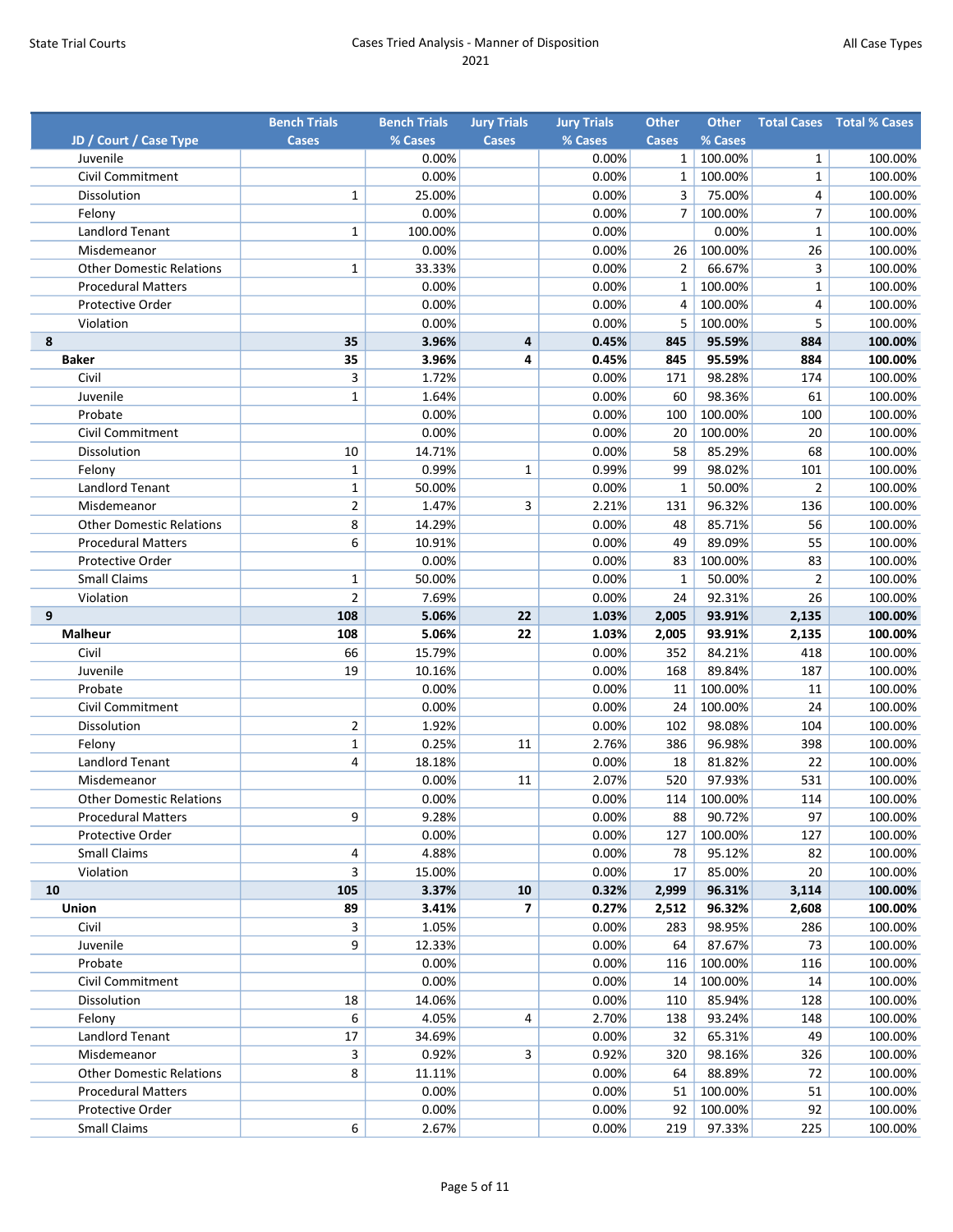|                                 | <b>Bench Trials</b> | <b>Bench Trials</b> | <b>Jury Trials</b> | <b>Jury Trials</b> | <b>Other</b> | <b>Other</b> |        | <b>Total Cases Total % Cases</b> |
|---------------------------------|---------------------|---------------------|--------------------|--------------------|--------------|--------------|--------|----------------------------------|
| JD / Court / Case Type          | <b>Cases</b>        | % Cases             | <b>Cases</b>       | % Cases            | <b>Cases</b> | % Cases      |        |                                  |
| Violation                       | 19                  | 1.85%               |                    | 0.00%              | 1,009        | 98.15%       | 1,028  | 100.00%                          |
| Wallowa                         | 16                  | 3.16%               | 3                  | 0.59%              | 487          | 96.25%       | 506    | 100.00%                          |
| Civil                           |                     | 0.00%               |                    | 0.00%              | 58           | 100.00%      | 58     | 100.00%                          |
| Juvenile                        |                     | 0.00%               |                    | 0.00%              | 8            | 100.00%      | 8      | 100.00%                          |
| Probate                         |                     | 0.00%               |                    | 0.00%              | 41           | 100.00%      | 41     | 100.00%                          |
| Civil Commitment                |                     | 0.00%               |                    | 0.00%              | 4            | 100.00%      | 4      | 100.00%                          |
| Dissolution                     | $\overline{2}$      | 8.00%               |                    | 0.00%              | 23           | 92.00%       | 25     | 100.00%                          |
| Felony                          |                     | 0.00%               | $\mathbf{1}$       | 4.35%              | 22           | 95.65%       | 23     | 100.00%                          |
| Landlord Tenant                 | 3                   | 37.50%              |                    | 0.00%              | 5            | 62.50%       | 8      | 100.00%                          |
| Misdemeanor                     | $\mathbf{1}$        | 1.52%               | $\overline{2}$     | 3.03%              | 63           | 95.45%       | 66     | 100.00%                          |
| <b>Other Domestic Relations</b> | $\mathbf{1}$        | 5.26%               |                    | 0.00%              | 18           | 94.74%       | 19     | 100.00%                          |
| <b>Procedural Matters</b>       |                     | 0.00%               |                    | 0.00%              | 11           | 100.00%      | 11     | 100.00%                          |
| <b>Protective Order</b>         |                     | 0.00%               |                    | 0.00%              | 28           | 100.00%      | 28     | 100.00%                          |
| <b>Small Claims</b>             |                     | 0.00%               |                    | 0.00%              | 25           | 100.00%      | 25     | 100.00%                          |
| Violation                       | 9                   | 4.74%               |                    | 0.00%              | 181          | 95.26%       | 190    | 100.00%                          |
| 11                              | 398                 | 2.94%               | 38                 | 0.28%              | 13,080       | 96.77%       | 13,516 | 100.00%                          |
| <b>Deschutes</b>                | 398                 | 2.94%               | 38                 | 0.28%              | 13,080       | 96.77%       | 13,516 | 100.00%                          |
| Civil                           | 6                   | 0.26%               |                    | 0.00%              | 2,313        | 99.74%       | 2,319  | 100.00%                          |
| Juvenile                        | 20                  | 10.26%              |                    | 0.00%              | 175          | 89.74%       | 195    | 100.00%                          |
| Probate                         |                     | 0.00%               |                    | 0.00%              | 449          | 100.00%      | 449    | 100.00%                          |
| Civil Commitment                |                     | 0.00%               |                    | 0.00%              | 250          | 100.00%      | 250    | 100.00%                          |
| Dissolution                     | 47                  | 6.10%               |                    | 0.00%              | 723          | 93.90%       | 770    | 100.00%                          |
| Felony                          | 5                   | 0.51%               | 10                 | 1.03%              | 957          | 98.46%       | 972    | 100.00%                          |
| <b>Landlord Tenant</b>          | 31                  | 13.48%              |                    | 0.00%              | 199          | 86.52%       | 230    | 100.00%                          |
| Misdemeanor                     | 3                   | 0.12%               | 28                 | 1.08%              | 2,553        | 98.80%       | 2,584  | 100.00%                          |
| <b>Other Domestic Relations</b> | 31                  | 10.73%              |                    | 0.00%              | 258          | 89.27%       | 289    | 100.00%                          |
| <b>Procedural Matters</b>       | 3                   | 1.04%               |                    | 0.00%              | 286          | 98.96%       | 289    | 100.00%                          |
| <b>Protective Order</b>         | 15                  | 1.94%               |                    | 0.00%              | 759          | 98.06%       | 774    | 100.00%                          |
| <b>Small Claims</b>             | 45                  | 3.62%               |                    | 0.00%              | 1,199        | 96.38%       | 1,244  | 100.00%                          |
| Violation                       | 192                 | 6.09%               |                    | 0.00%              | 2,959        | 93.91%       | 3,151  | 100.00%                          |
| 12                              | 170                 | 2.53%               | 49                 | 0.73%              | 6,509        | 96.74%       | 6,728  | 100.00%                          |
| Polk                            | 170                 | 2.53%               | 49                 | 0.73%              | 6,509        | 96.74%       | 6,728  | 100.00%                          |
| Civil                           | 1                   | 0.12%               |                    | 0.00%              | 843          | 99.88%       | 844    | 100.00%                          |
| Juvenile                        | 6                   | 2.88%               |                    | 0.00%              | 202          | 97.12%       | 208    | 100.00%                          |
| Probate                         | $\mathbf{1}$        | 0.44%               |                    | 0.00%              | 228          | 99.56%       | 229    | 100.00%                          |
| Civil Commitment                |                     | 0.00%               |                    | 0.00%              | 36           | 100.00%      | 36     | 100.00%                          |
| Dissolution                     | 20                  | 6.73%               |                    | 0.00%              | 277          | 93.27%       | 297    | 100.00%                          |
| Felony                          | $\overline{7}$      | 2.06%               | 19                 | 5.60%              | 313          | 92.33%       | 339    | 100.00%                          |
| Landlord Tenant                 | 12                  | 8.22%               |                    | 0.00%              | 134          | 91.78%       | 146    | 100.00%                          |
| Misdemeanor                     | 5                   | 0.61%               | 30                 | 3.65%              | 788          | 95.75%       | 823    | 100.00%                          |
| <b>Other Domestic Relations</b> | 11                  | 6.15%               |                    | 0.00%              | 168          | 93.85%       | 179    | 100.00%                          |
| <b>Procedural Matters</b>       | 3                   | 2.50%               |                    | 0.00%              | 117          | 97.50%       | 120    | 100.00%                          |
| Protective Order                |                     | 0.00%               |                    | 0.00%              | 249          | 100.00%      | 249    | 100.00%                          |
| <b>Small Claims</b>             | 22                  | 4.97%               |                    | 0.00%              | 421          | 95.03%       | 443    | 100.00%                          |
| Violation                       | 82                  | 2.91%               |                    | 0.00%              | 2,733        | 97.09%       | 2,815  | 100.00%                          |
| 13                              | 260                 | 2.53%               | 18                 | 0.17%              | 10,008       | 97.30%       | 10,286 | 100.00%                          |
| Klamath                         | 260                 | 2.53%               | 18                 | 0.17%              | 10,008       | 97.30%       | 10,286 | 100.00%                          |
| Civil                           | 6                   | 0.62%               |                    | 0.00%              | 960          | 99.38%       | 966    | 100.00%                          |
| Juvenile                        | $\overline{2}$      | 0.77%               |                    | 0.00%              | 258          | 99.23%       | 260    | 100.00%                          |
| Probate                         |                     | 0.00%               |                    | 0.00%              | 332          | 100.00%      | 332    | 100.00%                          |
| Civil Commitment                |                     | 0.00%               |                    | 0.00%              | 334          | 100.00%      | 334    | 100.00%                          |
| Dissolution                     | 12                  | 3.99%               |                    | 0.00%              | 289          | 96.01%       | 301    | 100.00%                          |
| Felony                          | 5                   | 0.67%               | 14                 | 1.87%              | 728          | 97.46%       | 747    | 100.00%                          |
| Landlord Tenant                 | 48                  | 17.71%              |                    | 0.00%              | 223          | 82.29%       | 271    | 100.00%                          |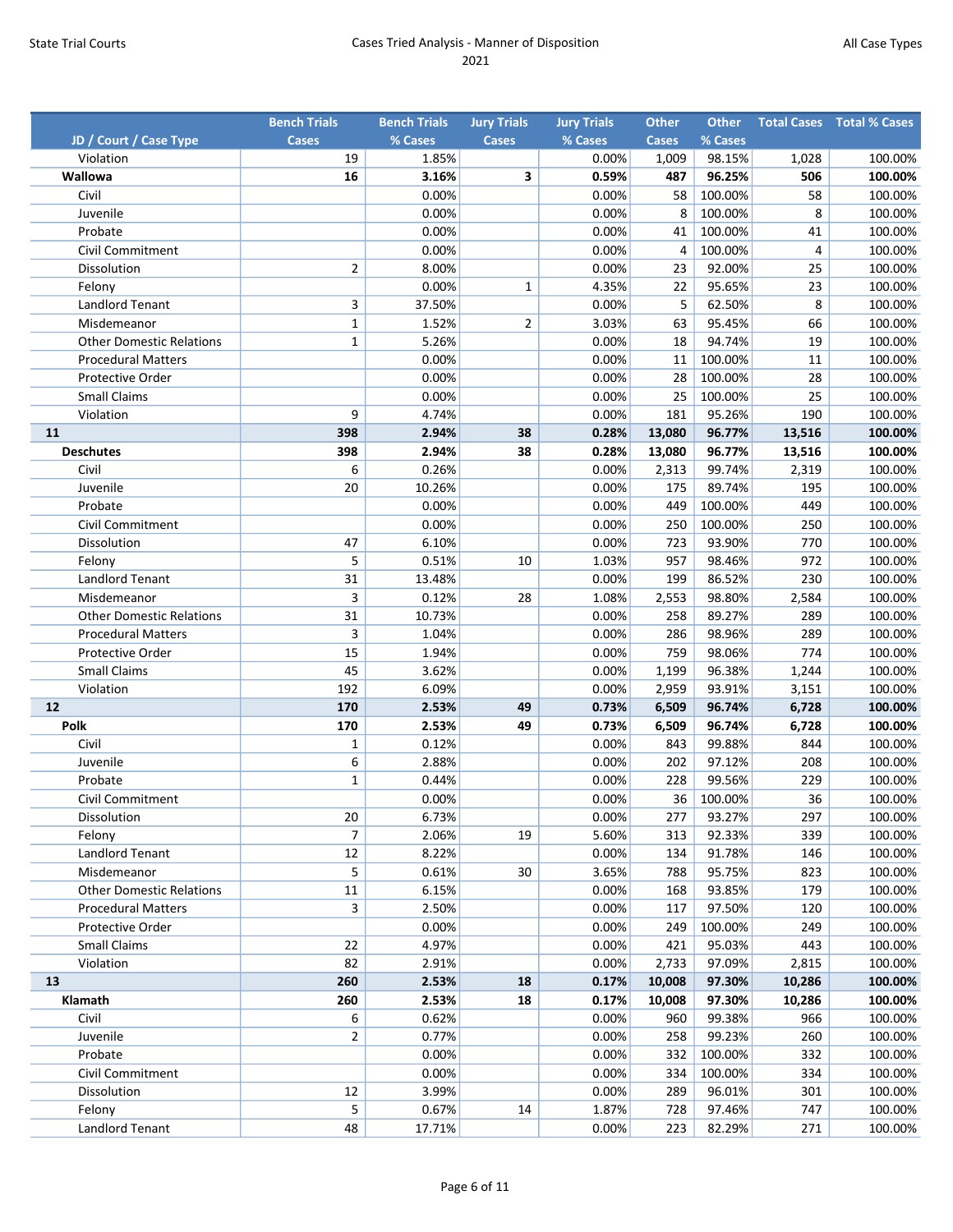|                                 | <b>Bench Trials</b> | <b>Bench Trials</b> | <b>Jury Trials</b> | <b>Jury Trials</b> | <b>Other</b> | <b>Other</b> |        | <b>Total Cases Total % Cases</b> |
|---------------------------------|---------------------|---------------------|--------------------|--------------------|--------------|--------------|--------|----------------------------------|
| JD / Court / Case Type          | <b>Cases</b>        | % Cases             | <b>Cases</b>       | % Cases            | <b>Cases</b> | % Cases      |        |                                  |
| Misdemeanor                     | 5                   | 0.42%               | 4                  | 0.33%              | 1,194        | 99.25%       | 1,203  | 100.00%                          |
| <b>Other Domestic Relations</b> | 19                  | 7.06%               |                    | 0.00%              | 250          | 92.94%       | 269    | 100.00%                          |
| <b>Procedural Matters</b>       | 6                   | 3.05%               |                    | 0.00%              | 191          | 96.95%       | 197    | 100.00%                          |
| <b>Protective Order</b>         |                     | 0.00%               |                    | 0.00%              | 607          | 100.00%      | 607    | 100.00%                          |
| <b>Small Claims</b>             | 69                  | 6.42%               |                    | 0.00%              | 1,005        | 93.58%       | 1,074  | 100.00%                          |
| Violation                       | 88                  | 2.36%               |                    | 0.00%              | 3,637        | 97.64%       | 3,725  | 100.00%                          |
| 14                              | 404                 | 3.42%               | 29                 | 0.25%              | 11,382       | 96.34%       | 11,815 | 100.00%                          |
| Josephine                       | 404                 | 3.42%               | 29                 | 0.25%              | 11,382       | 96.34%       | 11,815 | 100.00%                          |
| Civil                           | $\overline{7}$      | 0.59%               | 2                  | 0.17%              | 1,170        | 99.24%       | 1,179  | 100.00%                          |
| Juvenile                        | 19                  | 11.59%              |                    | 0.00%              | 145          | 88.41%       | 164    | 100.00%                          |
| Probate                         | $\mathbf{1}$        | 0.26%               |                    | 0.00%              | 390          | 99.74%       | 391    | 100.00%                          |
| Civil Commitment                |                     | 0.00%               |                    | 0.00%              | 269          | 100.00%      | 269    | 100.00%                          |
| Dissolution                     | 17                  | 5.11%               |                    | 0.00%              | 316          | 94.89%       | 333    | 100.00%                          |
| Felony                          | 3                   | 0.41%               | 14                 | 1.93%              | 709          | 97.66%       | 726    | 100.00%                          |
| <b>Landlord Tenant</b>          | 45                  | 24.59%              |                    | 0.00%              | 138          | 75.41%       | 183    | 100.00%                          |
| Misdemeanor                     | $\overline{2}$      | 0.13%               | 13                 | 0.86%              | 1,495        | 99.01%       | 1,510  | 100.00%                          |
| <b>Other Domestic Relations</b> | 15                  | 6.70%               |                    | 0.00%              | 209          | 93.30%       | 224    | 100.00%                          |
| <b>Procedural Matters</b>       | $\overline{2}$      | 0.82%               |                    | 0.00%              | 241          | 99.18%       | 243    | 100.00%                          |
| Protective Order                |                     | 0.00%               |                    | 0.00%              | 676          | 100.00%      | 676    | 100.00%                          |
| <b>Small Claims</b>             | 22                  | 2.20%               |                    | 0.00%              | 976          | 97.80%       | 998    | 100.00%                          |
| Violation                       | 271                 | 5.51%               |                    | 0.00%              | 4,648        | 94.49%       | 4,919  | 100.00%                          |
| 15                              | 491                 | 4.04%               | 55                 | 0.45%              | 11,598       | 95.50%       | 12,144 | 100.00%                          |
| Coos                            | 418                 | 4.15%               | 38                 | 0.38%              | 9,613        | 95.47%       | 10,069 | 100.00%                          |
| Civil                           | 9                   | 1.01%               |                    | 0.00%              | 881          | 98.99%       | 890    | 100.00%                          |
| Juvenile                        | 20                  | 13.25%              |                    | 0.00%              | 131          | 86.75%       | 151    | 100.00%                          |
| Probate                         |                     | 0.00%               |                    | 0.00%              | 273          | 100.00%      | 273    | 100.00%                          |
| Civil Commitment                |                     | 0.00%               |                    | 0.00%              | 77           | 100.00%      | 77     | 100.00%                          |
| Dissolution                     | 27                  | 9.75%               |                    | 0.00%              | 250          | 90.25%       | 277    | 100.00%                          |
| Felony                          | 3                   | 0.79%               | 18                 | 4.75%              | 358          | 94.46%       | 379    | 100.00%                          |
| Landlord Tenant                 | 26                  | 14.13%              |                    | 0.00%              | 158          | 85.87%       | 184    | 100.00%                          |
| Misdemeanor                     | 11                  | 1.22%               | 20                 | 2.22%              | 868          | 96.55%       | 899    | 100.00%                          |
| <b>Other Domestic Relations</b> | 19                  | 9.50%               |                    | 0.00%              | 181          | 90.50%       | 200    | 100.00%                          |
| <b>Procedural Matters</b>       |                     | 0.00%               |                    | 0.00%              | 143          | 100.00%      | 143    | 100.00%                          |
| Protective Order                |                     | 0.00%               |                    | 0.00%              | 377          | 100.00%      | 377    | 100.00%                          |
| <b>Small Claims</b>             | 13                  | 1.24%               |                    | 0.00%              | 1,032        | 98.76%       | 1,045  | 100.00%                          |
| Violation                       | 290                 | 5.60%               |                    | 0.00%              | 4,884        | 94.40%       | 5,174  | 100.00%                          |
| Curry                           | 73                  | 3.52%               | 17                 | 0.82%              | 1,985        | 95.66%       | 2,075  | 100.00%                          |
| Civil                           | $\overline{2}$      | 0.54%               | $\mathbf{1}$       | 0.27%              | 366          | 99.19%       | 369    | 100.00%                          |
| Juvenile                        | 6                   | 6.82%               |                    | 0.00%              | 82           | 93.18%       | 88     | 100.00%                          |
| Probate                         |                     | 0.00%               |                    | 0.00%              | 142          | 100.00%      | 142    | 100.00%                          |
| Civil Commitment                |                     | 0.00%               |                    | 0.00%              | 13           | 100.00%      | 13     | 100.00%                          |
| Dissolution                     | 12                  | 11.65%              |                    | 0.00%              | 91           | 88.35%       | 103    | 100.00%                          |
| Felony                          | $\mathbf{1}$        | 1.01%               | 4                  | 4.04%              | 94           | 94.95%       | 99     | 100.00%                          |
| Landlord Tenant                 | 15                  | 23.81%              |                    | 0.00%              | 48           | 76.19%       | 63     | 100.00%                          |
| Misdemeanor                     | 8                   | 2.74%               | 12                 | 4.11%              | 272          | 93.15%       | 292    | 100.00%                          |
| <b>Other Domestic Relations</b> | $\mathbf{2}$        | 3.92%               |                    | 0.00%              | 49           | 96.08%       | 51     | 100.00%                          |
| <b>Procedural Matters</b>       | 4                   | 7.14%               |                    | 0.00%              | 52           | 92.86%       | 56     | 100.00%                          |
| Protective Order                |                     | 0.00%               |                    | 0.00%              | 136          | 100.00%      | 136    | 100.00%                          |
| <b>Small Claims</b>             |                     | 0.00%               |                    | 0.00%              | 206          | 100.00%      | 206    | 100.00%                          |
| Violation                       | 23                  | 5.03%               |                    | 0.00%              | 434          | 94.97%       | 457    | 100.00%                          |
| 16                              | 269                 | 3.17%               | ${\bf 26}$         | 0.31%              | 8,196        | 96.53%       | 8,491  | 100.00%                          |
| <b>Douglas</b>                  | 269                 | 3.17%               | 26                 | 0.31%              | 8,196        | 96.53%       | 8,491  | 100.00%                          |
| Civil                           | 3                   | 0.24%               | $\overline{2}$     | 0.16%              | 1,260        | 99.60%       | 1,265  | 100.00%                          |
| Juvenile                        | 28                  | 7.43%               |                    | 0.00%              | 349          | 92.57%       | 377    | 100.00%                          |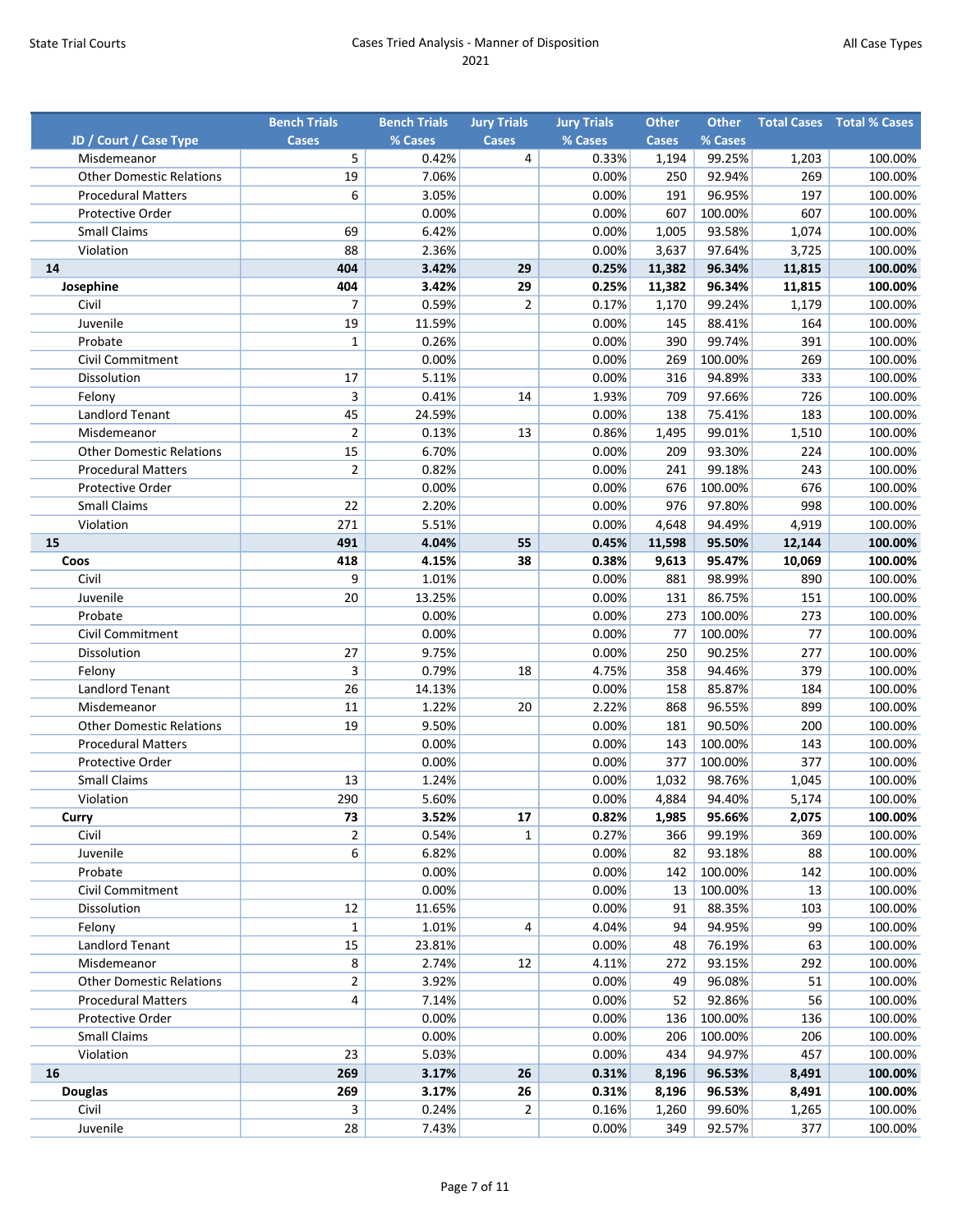| <b>Bench Trials</b><br><b>Jury Trials</b><br><b>Jury Trials</b><br><b>Bench Trials</b><br><b>Other</b><br><b>Other</b>                                     | <b>Total Cases Total % Cases</b> |
|------------------------------------------------------------------------------------------------------------------------------------------------------------|----------------------------------|
| % Cases<br>% Cases<br>% Cases<br><b>Cases</b><br><b>Cases</b><br>JD / Court / Case Type<br><b>Cases</b>                                                    |                                  |
| 0.00%<br>0.00%<br>509<br>100.00%<br>509<br>Probate                                                                                                         | 100.00%                          |
| $\overline{2}$<br>0.47%<br>Civil Commitment<br>0.00%<br>99.53%<br>428<br>426                                                                               | 100.00%                          |
| 50<br>88.79%<br>Dissolution<br>11.21%<br>0.00%<br>446<br>396                                                                                               | 100.00%                          |
| 6<br>0.77%<br>15<br>1.93%<br>757<br>97.30%<br>778<br>Felony                                                                                                | 100.00%                          |
| Landlord Tenant<br>48<br>79.66%<br>236<br>20.34%<br>0.00%<br>188                                                                                           | 100.00%                          |
| 3<br>Misdemeanor<br>0.34%<br>9<br>1.03%<br>98.63%<br>878<br>866                                                                                            | 100.00%                          |
| 29<br>10.25%<br>0.00%<br>254<br>89.75%<br>283<br><b>Other Domestic Relations</b>                                                                           | 100.00%                          |
| 0.44%<br>0.00%<br>224<br>99.56%<br>225<br><b>Procedural Matters</b><br>$\mathbf{1}$                                                                        | 100.00%                          |
| 758<br>0.00%<br>0.00%<br>758<br>100.00%<br><b>Protective Order</b>                                                                                         | 100.00%                          |
| 23<br>1.61%<br>98.39%<br><b>Small Claims</b><br>0.00%<br>1,408<br>1,431                                                                                    | 100.00%                          |
| 76<br>Violation<br>8.67%<br>0.00%<br>801<br>91.33%<br>877                                                                                                  | 100.00%                          |
| 141<br>67<br>96.35%<br>17<br>2.47%<br>5,706<br>1.17%<br>5,498                                                                                              | 100.00%                          |
| 2.47%<br>96.35%<br>Lincoln<br>141<br>67<br>1.17%<br>5,706<br>5,498                                                                                         | 100.00%                          |
| 3<br>0.50%<br>Civil<br>$\overline{2}$<br>0.33%<br>99.17%<br>600<br>595                                                                                     | 100.00%                          |
| 14<br>88.03%<br>Juvenile<br>11.97%<br>0.00%<br>103<br>117                                                                                                  | 100.00%                          |
| Probate<br>0.00%<br>0.00%<br>100.00%<br>247<br>247                                                                                                         | 100.00%                          |
| 0.00%<br>0.00%<br>100.00%<br>61<br>Civil Commitment<br>61                                                                                                  | 100.00%                          |
| 22<br>9.82%<br>90.18%<br>224<br>Dissolution<br>0.00%<br>202                                                                                                | 100.00%                          |
| $\overline{7}$<br>1.71%<br>27<br>6.60%<br>375<br>91.69%<br>409<br>Felony                                                                                   | 100.00%                          |
| 13<br>87.25%<br><b>Landlord Tenant</b><br>12.75%<br>0.00%<br>89<br>102                                                                                     | 100.00%                          |
| 5<br>0.48%<br>38<br>3.64%<br>95.88%<br>1,043<br>Misdemeanor<br>1,000                                                                                       | 100.00%                          |
| 12<br>11.01%<br>0.00%<br>88.99%<br>109<br><b>Other Domestic Relations</b><br>97                                                                            | 100.00%                          |
| 8<br>5.67%<br>0.00%<br>94.33%<br>141<br><b>Procedural Matters</b><br>133                                                                                   | 100.00%                          |
| 286<br>0.00%<br>0.00%<br>286<br>100.00%<br><b>Protective Order</b>                                                                                         | 100.00%                          |
| 362<br><b>Small Claims</b><br>0.00%<br>0.00%<br>362<br>100.00%                                                                                             | 100.00%                          |
| 57<br>2.84%<br>0.00%<br>1,948<br>97.16%<br>2,005<br>Violation                                                                                              | 100.00%                          |
| 18<br>210<br>2.87%<br>9<br>0.12%<br>97.01%<br>7,322<br>7,103                                                                                               | 100.00%                          |
| 2.87%<br>9<br>0.12%<br>97.01%<br>Clatsop<br>210<br>7,103<br>7,322                                                                                          | 100.00%                          |
| 574<br>Civil<br>0.00%<br>0.17%<br>573<br>99.83%<br>$\mathbf{1}$                                                                                            | 100.00%                          |
| Juvenile<br>20<br>0.00%<br>83.74%<br>123<br>16.26%<br>103                                                                                                  | 100.00%                          |
| 0.00%<br>0.00%<br>100.00%<br>307<br>Probate<br>307                                                                                                         | 100.00%                          |
| Civil Commitment<br>0.00%<br>0.00%<br>100.00%<br>42<br>42                                                                                                  | 100.00%                          |
| 9<br>5.88%<br>94.12%<br>153<br>Dissolution<br>0.00%<br>144                                                                                                 | 100.00%                          |
| 0.00%<br>4<br>98.25%<br>229<br>Felony<br>1.75%<br>225                                                                                                      | 100.00%                          |
| 76<br><b>Landlord Tenant</b><br>16<br>21.05%<br>78.95%<br>0.00%<br>60                                                                                      | 100.00%                          |
| $\overline{2}$<br>0.29%<br>692<br>698<br>Misdemeanor<br>4<br>0.57%<br>99.14%                                                                               | 100.00%                          |
| 10<br>10.00%<br>0.00%<br>90.00%<br><b>Other Domestic Relations</b><br>90<br>100                                                                            | 100.00%                          |
| 3<br>58<br>5.17%<br>0.00%<br>55<br>94.83%<br><b>Procedural Matters</b>                                                                                     | 100.00%                          |
| 0.00%<br>0.00%<br>100.00%<br>202<br>Protective Order<br>202                                                                                                | 100.00%                          |
| 6<br>1.12%<br>0.00%<br>98.88%<br>536<br><b>Small Claims</b><br>530                                                                                         | 100.00%                          |
| 144<br>3.41%<br>Violation<br>0.00%<br>4,080<br>96.59%<br>4,224                                                                                             | 100.00%                          |
| 5<br>62<br>2.23%<br>19<br>0.18%<br>97.59%<br>2,777<br>2,710                                                                                                | 100.00%                          |
| 62<br>5<br>Columbia<br>2.23%<br>0.18%<br>97.59%<br>2,777<br>2,710                                                                                          | 100.00%                          |
| 3<br>Civil<br>0.50%<br>0.00%<br>99.50%<br>601<br>604                                                                                                       | 100.00%                          |
| 1.10%<br>0.00%<br>90<br>98.90%<br>91<br>Juvenile<br>$\mathbf{1}$                                                                                           | 100.00%                          |
|                                                                                                                                                            | 100.00%                          |
|                                                                                                                                                            |                                  |
| Probate<br>0.00%<br>0.00%<br>100.00%<br>250<br>250<br>Civil Commitment<br>79                                                                               | 100.00%                          |
| 0.00%<br>0.00%<br>79<br>100.00%                                                                                                                            |                                  |
| 5.53%<br>94.47%<br>Dissolution<br>11<br>0.00%<br>188<br>199                                                                                                | 100.00%                          |
| 3<br>98.33%<br>Felony<br>1.26%<br>$\mathbf{1}$<br>0.42%<br>235<br>239<br>69                                                                                | 100.00%                          |
| Landlord Tenant<br>17.39%<br>82.61%<br>12<br>0.00%<br>57                                                                                                   | 100.00%                          |
| 97.92%<br>Misdemeanor<br>4<br>1.04%<br>4<br>1.04%<br>384<br>376                                                                                            | 100.00%                          |
| 7<br>5.19%<br>0.00%<br>94.81%<br><b>Other Domestic Relations</b><br>128<br>135<br>9<br>5.49%<br><b>Procedural Matters</b><br>0.00%<br>155<br>94.51%<br>164 | 100.00%<br>100.00%               |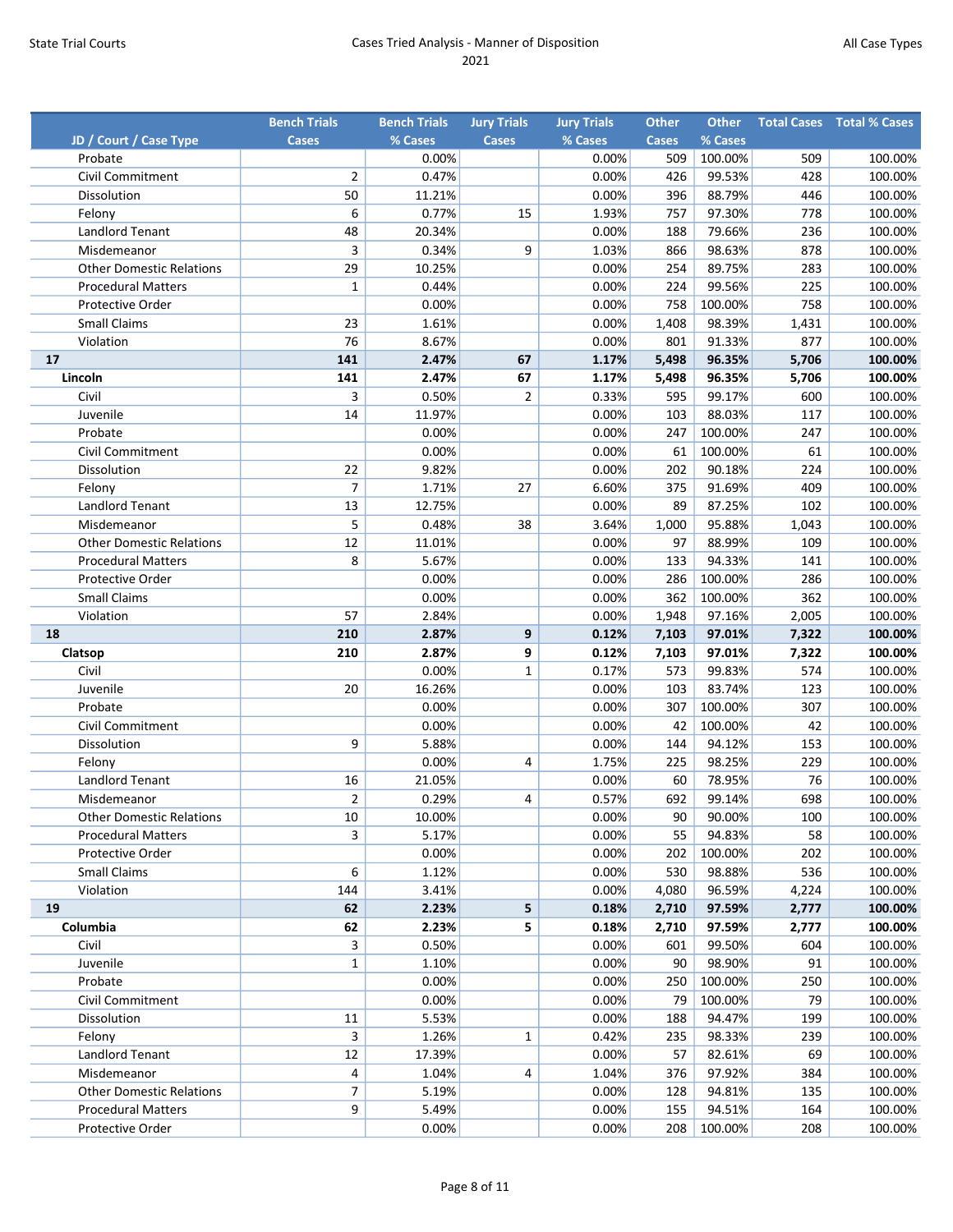|                                 | <b>Bench Trials</b> | <b>Bench Trials</b> | <b>Jury Trials</b>      | <b>Jury Trials</b> | <b>Other</b> | <b>Other</b> |        | <b>Total Cases Total % Cases</b> |
|---------------------------------|---------------------|---------------------|-------------------------|--------------------|--------------|--------------|--------|----------------------------------|
| JD / Court / Case Type          | <b>Cases</b>        | % Cases             | <b>Cases</b>            | % Cases            | <b>Cases</b> | % Cases      |        |                                  |
| <b>Small Claims</b>             | 8                   | 3.09%               |                         | 0.00%              | 251          | 96.91%       | 259    | 100.00%                          |
| Violation                       | 4                   | 4.17%               |                         | 0.00%              | 92           | 95.83%       | 96     | 100.00%                          |
| 20                              | 584                 | 2.60%               | 155                     | 0.69%              | 21,702       | 96.71%       | 22,441 | 100.00%                          |
| Washington                      | 584                 | 2.60%               | 155                     | 0.69%              | 21,702       | 96.71%       | 22,441 | 100.00%                          |
| Civil                           | 32                  | 0.53%               | 4                       | 0.07%              | 6,027        | 99.41%       | 6,063  | 100.00%                          |
| Juvenile                        | 66                  | 11.98%              |                         | 0.00%              | 485          | 88.02%       | 551    | 100.00%                          |
| Probate                         | $\overline{2}$      | 0.20%               |                         | 0.00%              | 975          | 99.80%       | 977    | 100.00%                          |
| Civil Commitment                |                     | 0.00%               |                         | 0.00%              | 691          | 100.00%      | 691    | 100.00%                          |
| Dissolution                     | 103                 | 5.09%               |                         | 0.00%              | 1,919        | 94.91%       | 2,022  | 100.00%                          |
| Felony                          | 41                  | 1.94%               | 59                      | 2.79%              | 2,013        | 95.27%       | 2,113  | 100.00%                          |
| Landlord Tenant                 | 63                  | 10.14%              |                         | 0.00%              | 558          | 89.86%       | 621    | 100.00%                          |
| Misdemeanor                     | 26                  | 0.71%               | 91                      | 2.47%              | 3,561        | 96.82%       | 3,678  | 100.00%                          |
| <b>Other Domestic Relations</b> | 61                  | 6.93%               |                         | 0.00%              | 819          | 93.07%       | 880    | 100.00%                          |
| <b>Procedural Matters</b>       | 4                   | 0.50%               |                         | 0.00%              | 800          | 99.50%       | 804    | 100.00%                          |
| <b>Protective Order</b>         |                     | 0.00%               |                         | 0.00%              | 1,183        | 100.00%      | 1,183  | 100.00%                          |
| <b>Small Claims</b>             | 163                 | 6.67%               |                         | 0.00%              | 2,280        | 93.33%       | 2,443  | 100.00%                          |
| Violation                       | 23                  | 5.54%               | $\mathbf{1}$            | 0.24%              | 391          | 94.22%       | 415    | 100.00%                          |
| 21                              | 145                 | 2.51%               | $\overline{2}$          | 0.03%              | 5,627        | 97.45%       | 5,774  | 100.00%                          |
| <b>Benton</b>                   | 145                 | 2.51%               | 2                       | 0.03%              | 5,627        | 97.45%       | 5,774  | 100.00%                          |
| Civil                           | $\mathbf{1}$        | 0.16%               |                         | 0.00%              | 644          | 99.84%       | 645    | 100.00%                          |
| Juvenile                        | $\overline{2}$      | 1.94%               |                         | 0.00%              | 101          | 98.06%       | 103    | 100.00%                          |
| Probate                         |                     | 0.00%               |                         | 0.00%              | 226          | 100.00%      | 226    | 100.00%                          |
| Civil Commitment                | $\overline{7}$      | 6.80%               |                         | 0.00%              | 96           | 93.20%       | 103    | 100.00%                          |
| Dissolution                     | 8                   | 3.45%               |                         | 0.00%              | 224          | 96.55%       | 232    | 100.00%                          |
| Felony                          |                     | 0.00%               | $\overline{2}$          | 0.71%              | 279          | 99.29%       | 281    | 100.00%                          |
| <b>Landlord Tenant</b>          | 8                   | 7.34%               |                         | 0.00%              | 101          | 92.66%       | 109    | 100.00%                          |
| Misdemeanor                     | $\mathbf 2$         | 0.21%               |                         | 0.00%              | 963          | 99.79%       | 965    | 100.00%                          |
| <b>Other Domestic Relations</b> | 10                  | 10.10%              |                         | 0.00%              | 89           | 89.90%       | 99     | 100.00%                          |
| <b>Procedural Matters</b>       | 5                   | 4.50%               |                         | 0.00%              | 106          | 95.50%       | 111    | 100.00%                          |
| <b>Protective Order</b>         |                     | 0.00%               |                         | 0.00%              | 167          | 100.00%      | 167    | 100.00%                          |
| <b>Small Claims</b>             | 17                  | 2.47%               |                         | 0.00%              | 670          | 97.53%       | 687    | 100.00%                          |
| Violation                       | 85                  | 4.15%               |                         | 0.00%              | 1,961        | 95.85%       | 2,046  | 100.00%                          |
| 22                              | 139                 | 1.92%               | 29                      | 0.40%              | 7,073        | 97.68%       | 7,241  | 100.00%                          |
| Crook                           | 83                  | 2.60%               | 22                      | 0.69%              | 3,084        | 96.71%       | 3,189  | 100.00%                          |
| Civil                           | 3                   | 1.10%               |                         | 0.00%              | 270          | 98.90%       | 273    | 100.00%                          |
| Juvenile                        | 5                   | 5.10%               |                         | 0.00%              | 93           | 94.90%       | 98     | 100.00%                          |
| Probate                         |                     | 0.00%               |                         | 0.00%              | 77           | 100.00%      | 77     | 100.00%                          |
| Civil Commitment                |                     | 0.00%               |                         | 0.00%              | 18           | 100.00%      | 18     | 100.00%                          |
| Dissolution                     | $\overline{7}$      | 7.07%               |                         | 0.00%              | 92           | 92.93%       | 99     | 100.00%                          |
| Felony                          |                     | 0.00%               | 3                       | 1.51%              | 196          | 98.49%       | 199    | 100.00%                          |
| Landlord Tenant                 | 13                  | 27.08%              |                         | 0.00%              | 35           | 72.92%       | 48     | 100.00%                          |
| Misdemeanor                     | $\mathbf{1}$        | 0.15%               | 19                      | 2.87%              | 642          | 96.98%       | 662    | 100.00%                          |
| <b>Other Domestic Relations</b> | 9                   | 10.23%              |                         | 0.00%              | 79           | 89.77%       | 88     | 100.00%                          |
| <b>Procedural Matters</b>       |                     | 0.00%               |                         | 0.00%              | 73           | 100.00%      | 73     | 100.00%                          |
| Protective Order                |                     | 0.00%               |                         | 0.00%              | 136          | 100.00%      | 136    | 100.00%                          |
| <b>Small Claims</b>             | 4                   | 2.00%               |                         | 0.00%              | 196          | 98.00%       | 200    | 100.00%                          |
| Violation                       | 41                  | 3.37%               |                         | 0.00%              | 1,177        | 96.63%       | 1,218  | 100.00%                          |
| <b>Jefferson</b>                | 56                  | 1.38%               | $\overline{\mathbf{z}}$ | 0.17%              | 3,989        | 98.45%       | 4,052  | 100.00%                          |
| Civil                           | 3                   | 1.10%               |                         | 0.00%              | 270          | 98.90%       | 273    | 100.00%                          |
| Juvenile                        | $\overline{7}$      | 8.33%               |                         | 0.00%              | 77           | 91.67%       | 84     | 100.00%                          |
| Probate                         |                     | 0.00%               |                         | 0.00%              | 46           | 100.00%      | 46     | 100.00%                          |
| Civil Commitment                |                     | 0.00%               |                         | 0.00%              | 13           | 100.00%      | 13     | 100.00%                          |
| Dissolution                     | 3                   | 3.06%               |                         | 0.00%              | 95           | 96.94%       | 98     | 100.00%                          |
| Felony                          |                     | 0.00%               | 3                       | 1.28%              | 231          | 98.72%       | 234    | 100.00%                          |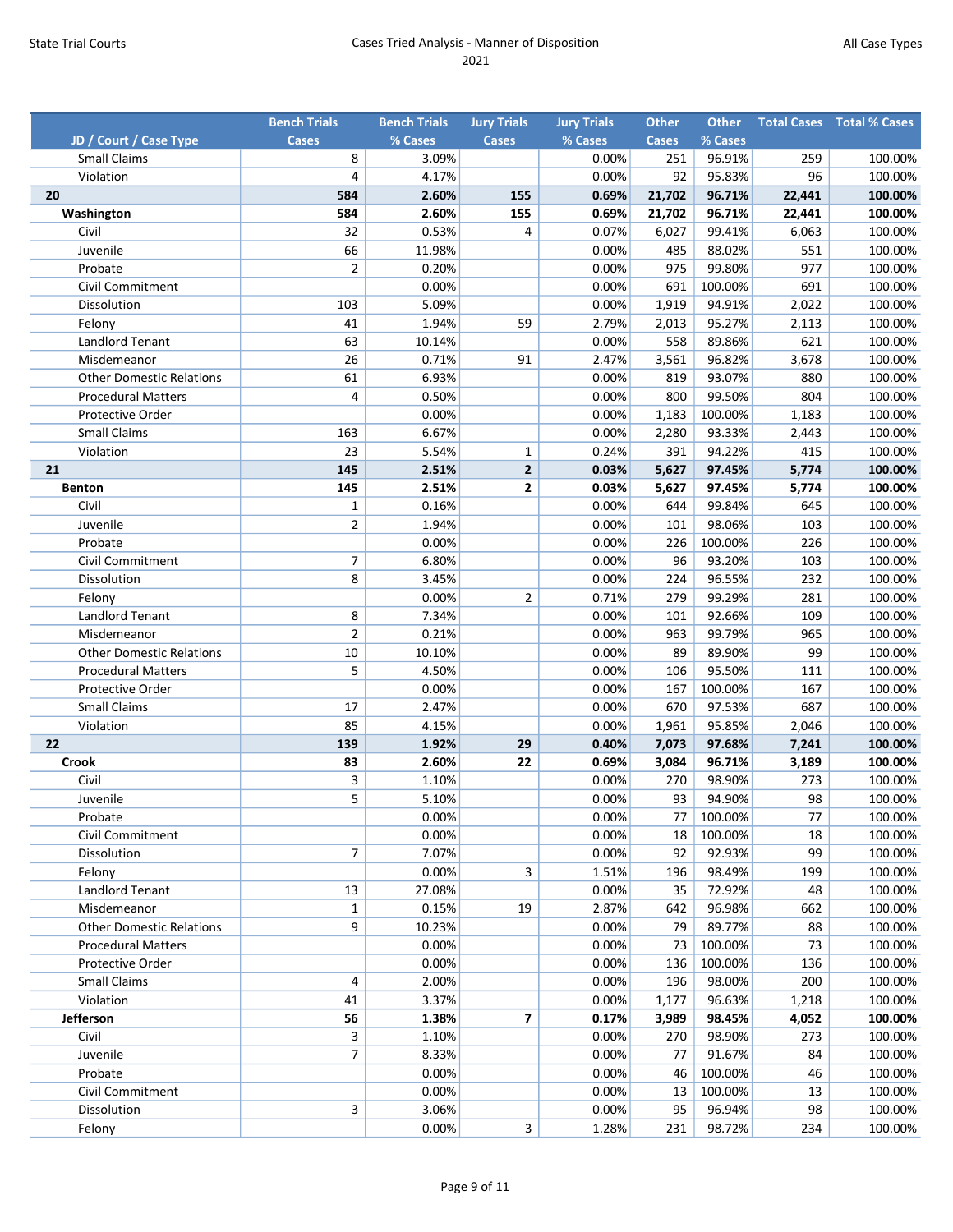|                                 | <b>Bench Trials</b> | <b>Bench Trials</b> | <b>Jury Trials</b> | <b>Jury Trials</b> | <b>Other</b>   | <b>Other</b> |              | <b>Total Cases Total % Cases</b> |
|---------------------------------|---------------------|---------------------|--------------------|--------------------|----------------|--------------|--------------|----------------------------------|
| JD / Court / Case Type          | <b>Cases</b>        | % Cases             | <b>Cases</b>       | % Cases            | <b>Cases</b>   | % Cases      |              |                                  |
| <b>Landlord Tenant</b>          | 5                   | 10.42%              |                    | 0.00%              | 43             | 89.58%       | 48           | 100.00%                          |
| Misdemeanor                     | $\mathbf{1}$        | 0.20%               | 4                  | 0.80%              | 497            | 99.00%       | 502          | 100.00%                          |
| <b>Other Domestic Relations</b> | 3                   | 6.12%               |                    | 0.00%              | 46             | 93.88%       | 49           | 100.00%                          |
| <b>Procedural Matters</b>       |                     | 0.00%               |                    | 0.00%              | 75             | 100.00%      | 75           | 100.00%                          |
| <b>Protective Order</b>         |                     | 0.00%               |                    | 0.00%              | 132            | 100.00%      | 132          | 100.00%                          |
| <b>Small Claims</b>             | 8                   | 4.37%               |                    | 0.00%              | 175            | 95.63%       | 183          | 100.00%                          |
| Violation                       | 26                  | 1.12%               |                    | 0.00%              | 2,289          | 98.88%       | 2,315        | 100.00%                          |
| 23                              | 222                 | 2.46%               | 51                 | 0.56%              | 8,766          | 96.98%       | 9,039        | 100.00%                          |
| Linn                            | 222                 | 2.46%               | 51                 | 0.56%              | 8,766          | 96.98%       | 9,039        | 100.00%                          |
| Civil                           | 3                   | 0.21%               |                    | 0.00%              | 1,403          | 99.79%       | 1,406        | 100.00%                          |
| Juvenile                        | 30                  | 8.20%               |                    | 0.00%              | 336            | 91.80%       | 366          | 100.00%                          |
| Probate                         | 3                   | 0.75%               |                    | 0.00%              | 396            | 99.25%       | 399          | 100.00%                          |
| Civil Commitment                |                     | 0.00%               |                    | 0.00%              | 127            | 100.00%      | 127          | 100.00%                          |
| Dissolution                     | 17                  | 3.26%               |                    | 0.00%              | 504            | 96.74%       | 521          | 100.00%                          |
| Felony                          | 10                  | 1.08%               | 25                 | 2.69%              | 894            | 96.23%       | 929          | 100.00%                          |
| <b>Landlord Tenant</b>          | 27                  | 11.44%              |                    | 0.00%              | 209            | 88.56%       | 236          | 100.00%                          |
| Misdemeanor                     | 6                   | 0.61%               | 26                 | 2.64%              | 953            | 96.75%       | 985          | 100.00%                          |
| <b>Other Domestic Relations</b> | 12                  | 3.92%               |                    | 0.00%              | 294            | 96.08%       | 306          | 100.00%                          |
| <b>Procedural Matters</b>       | $\overline{7}$      | 3.66%               |                    | 0.00%              | 184            | 96.34%       | 191          | 100.00%                          |
| <b>Protective Order</b>         | 6                   | 1.42%               |                    | 0.00%              | 418            | 98.58%       | 424          | 100.00%                          |
| <b>Small Claims</b>             | 54                  | 2.71%               |                    | 0.00%              | 1,940          | 97.29%       | 1,994        | 100.00%                          |
| Violation                       | 47                  | 4.07%               |                    | 0.00%              | 1,108          | 95.93%       | 1,155        | 100.00%                          |
| 24                              | 29                  | 3.49%               | 21                 | 2.53%              | 780            | 93.98%       | 830          | 100.00%                          |
| Grant                           | 11                  | 3.49%               | 10                 | 3.17%              | 294            | 93.33%       | 315          | 100.00%                          |
| Civil                           |                     | 0.00%               | 3                  | 3.95%              | 73             | 96.05%       | 76           | 100.00%                          |
| Juvenile                        |                     | 0.00%               |                    | 0.00%              | 17             | 100.00%      | 17           | 100.00%                          |
| Probate                         |                     | 0.00%               |                    | 0.00%              | 2              | 100.00%      | 2            | 100.00%                          |
| Civil Commitment                |                     | 0.00%               |                    | 0.00%              | 4              | 100.00%      | 4            | 100.00%                          |
| Dissolution                     | 4                   | 12.12%              |                    | 0.00%              | 29             | 87.88%       | 33           | 100.00%                          |
| Felony                          |                     | 0.00%               | $\mathbf{1}$       | 1.92%              | 51             | 98.08%       | 52           | 100.00%                          |
| <b>Landlord Tenant</b>          |                     | 0.00%               |                    | 0.00%              | 1              | 100.00%      | $\mathbf{1}$ | 100.00%                          |
| Misdemeanor                     |                     | 0.00%               | 6                  | 8.33%              | 66             | 91.67%       | 72           | 100.00%                          |
| <b>Other Domestic Relations</b> | 4                   | 30.77%              |                    | 0.00%              | 9              | 69.23%       | 13           | 100.00%                          |
| <b>Procedural Matters</b>       | $\overline{2}$      | 10.53%              |                    | 0.00%              | 17             | 89.47%       | 19           | 100.00%                          |
| Protective Order                |                     | 0.00%               |                    | 0.00%              | 18             | 100.00%      | 18           | 100.00%                          |
| Violation                       | $\mathbf{1}$        | 12.50%              |                    | 0.00%              | $\overline{7}$ | 87.50%       | 8            | 100.00%                          |
| Harney                          | 18                  | 3.50%               | 11                 | 2.14%              | 486            | 94.37%       | 515          | 100.00%                          |
| Civil                           | $\mathbf{1}$        | 0.71%               | 1                  | 0.71%              | 138            | 98.57%       | 140          | 100.00%                          |
| Juvenile                        | $\mathbf{1}$        | 3.03%               |                    | 0.00%              | 32             | 96.97%       | 33           | 100.00%                          |
| Probate                         |                     | 0.00%               |                    | 0.00%              | 3              | 100.00%      | 3            | 100.00%                          |
| Civil Commitment                | $\mathbf{1}$        | 25.00%              |                    | 0.00%              | 3              | 75.00%       | 4            | 100.00%                          |
| Dissolution                     | $\overline{2}$      | 7.69%               |                    | 0.00%              | 24             | 92.31%       | 26           | 100.00%                          |
| Felony                          |                     | 0.00%               | $\overline{2}$     | 4.88%              | 39             | 95.12%       | 41           | 100.00%                          |
| Landlord Tenant                 | $\mathbf{1}$        | 100.00%             |                    | 0.00%              |                | 0.00%        | 1            | 100.00%                          |
| Misdemeanor                     | 4                   | 3.13%               | 8                  | 6.25%              | 116            | 90.63%       | 128          | 100.00%                          |
| <b>Other Domestic Relations</b> | $\mathbf{1}$        | 7.69%               |                    | 0.00%              | 12             | 92.31%       | 13           | 100.00%                          |
| <b>Procedural Matters</b>       | $\overline{2}$      | 6.25%               |                    | 0.00%              | 30             | 93.75%       | 32           | 100.00%                          |
| Protective Order                |                     | 0.00%               |                    | 0.00%              | 42             | 100.00%      | 42           | 100.00%                          |
| Violation                       | 5                   | 9.62%               |                    | 0.00%              | 47             | 90.38%       | 52           | 100.00%                          |
| 25                              | 276                 | 3.07%               | 40                 | 0.45%              | 8,666          | 96.48%       | 8,982        | 100.00%                          |
| Yamhill                         | 276                 | 3.07%               | 40                 | 0.45%              | 8,666          | 96.48%       | 8,982        | 100.00%                          |
| Civil                           | 3                   | 0.30%               |                    | 0.00%              | 992            | 99.70%       | 995          | 100.00%                          |
| Juvenile                        | 16                  | 11.35%              |                    | 0.00%              | 125            | 88.65%       | 141          | 100.00%                          |
| Probate                         | $\mathbf{1}$        | 0.36%               |                    | 0.00%              | 277            | 99.64%       | 278          | 100.00%                          |